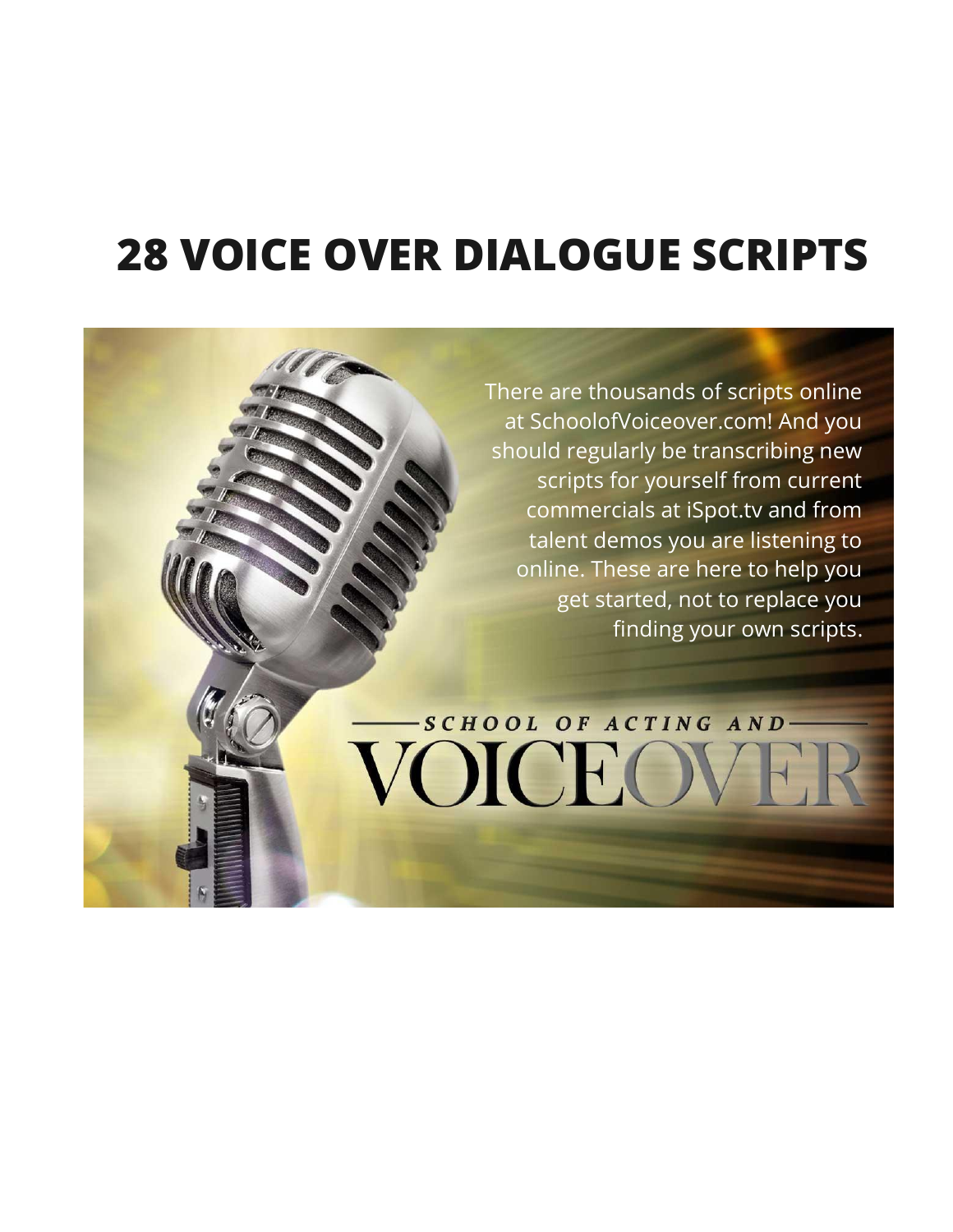

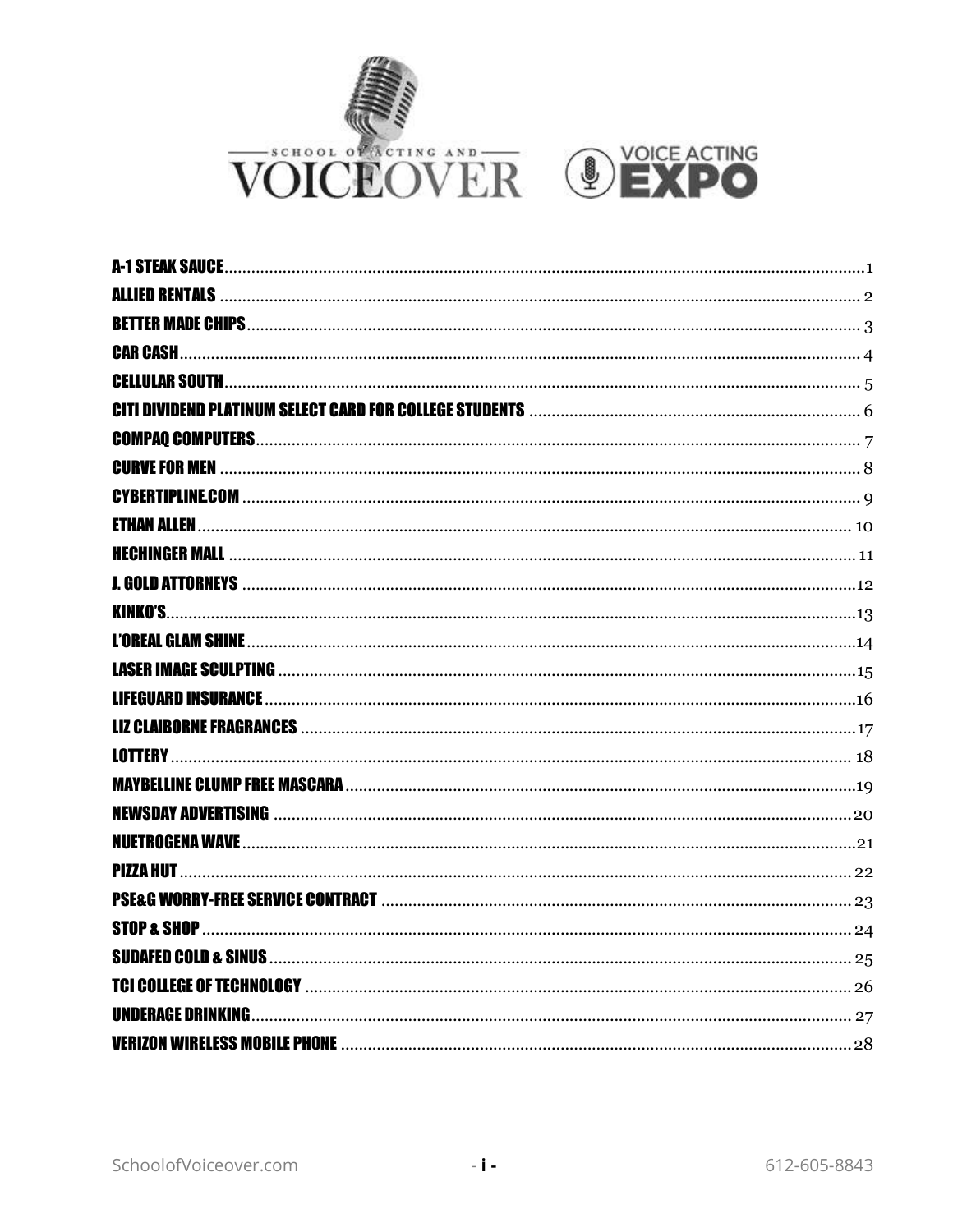

## A-1 STEAK SAUCE

<span id="page-2-0"></span>Jerry: No A-1 for my hamburger???? Miss ... some A-1 please? Imagine, a great place like this without A-1 on the table!

Man: Yeah!

Jerry: Nothing like it on hamburgers ...

Man: You bet.

Jerry: After all, what's hamburger? It's chopped steak! And what's better on steak than A-1? That's why I have it at home all the time.

Man: So why didn't you ask for it?

Jerry: Guess outta sight, outta mind. Miss ... some A-1 please?

Man: Ask for it!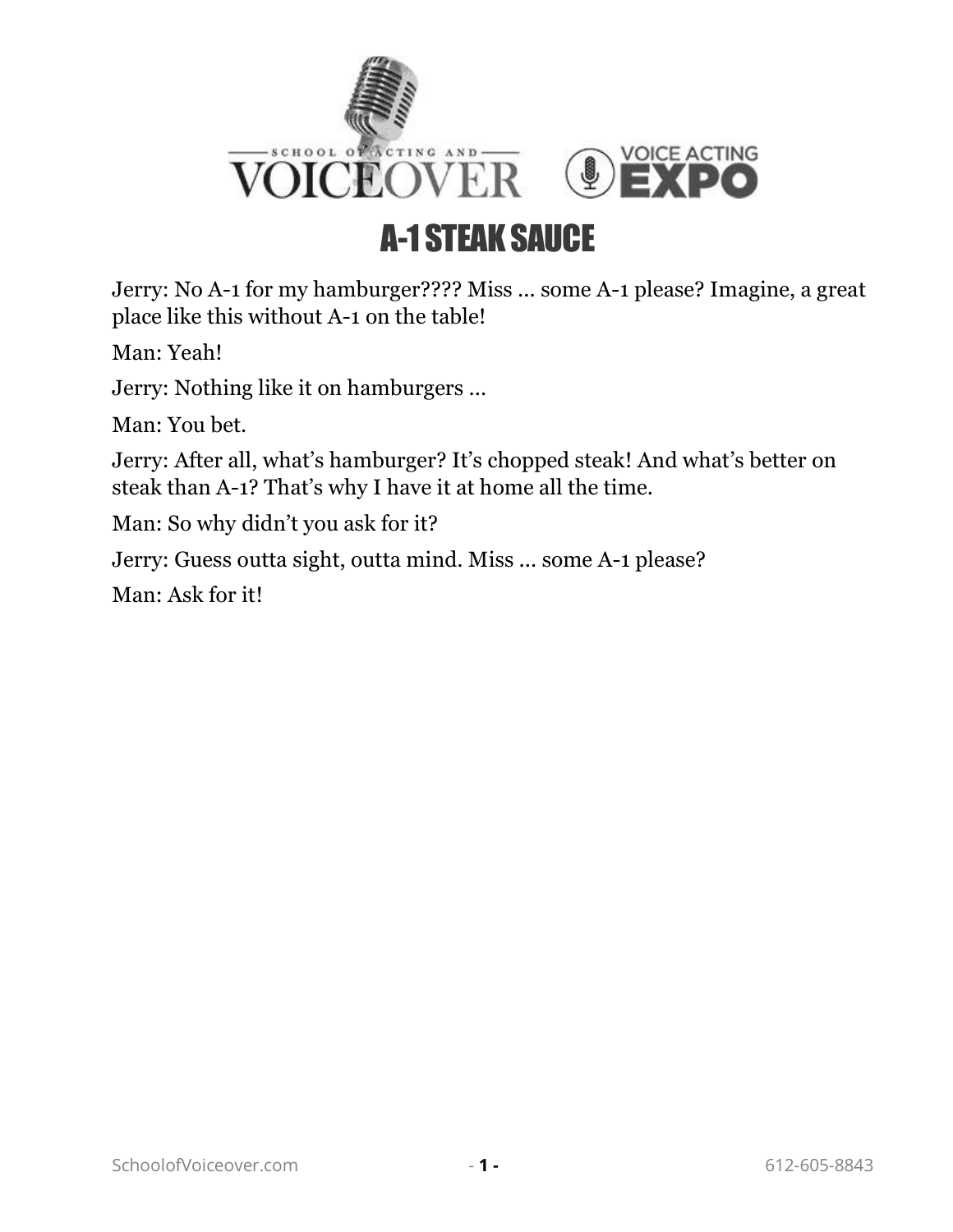

#### <span id="page-3-0"></span>Arnie: Hey Jerry ... you mind if I borrow your hammer for a couple of hours tonight?

Jerry: Uh, sure, Arnie. Go ahead.

Arnie: Jerry, how was your weekend?

Jerry: It was fine. How was yours?

Arnie: Great, great. Say Jerry, we have a guest coming in tonight. Mind if I borrow that roll-away bed you've got?

Jerry: Borrow the bed? Well, I suppose, but only if you bring it back in the ...

Arnie: Jerry, I never heard a stereo with sound as good as yours. Would you mind if I borrowed it to show my cousin?

Jerry: The stereo, oh I don't know ...

Arnie: It's only for one night. I promise to bring it back tomorrow.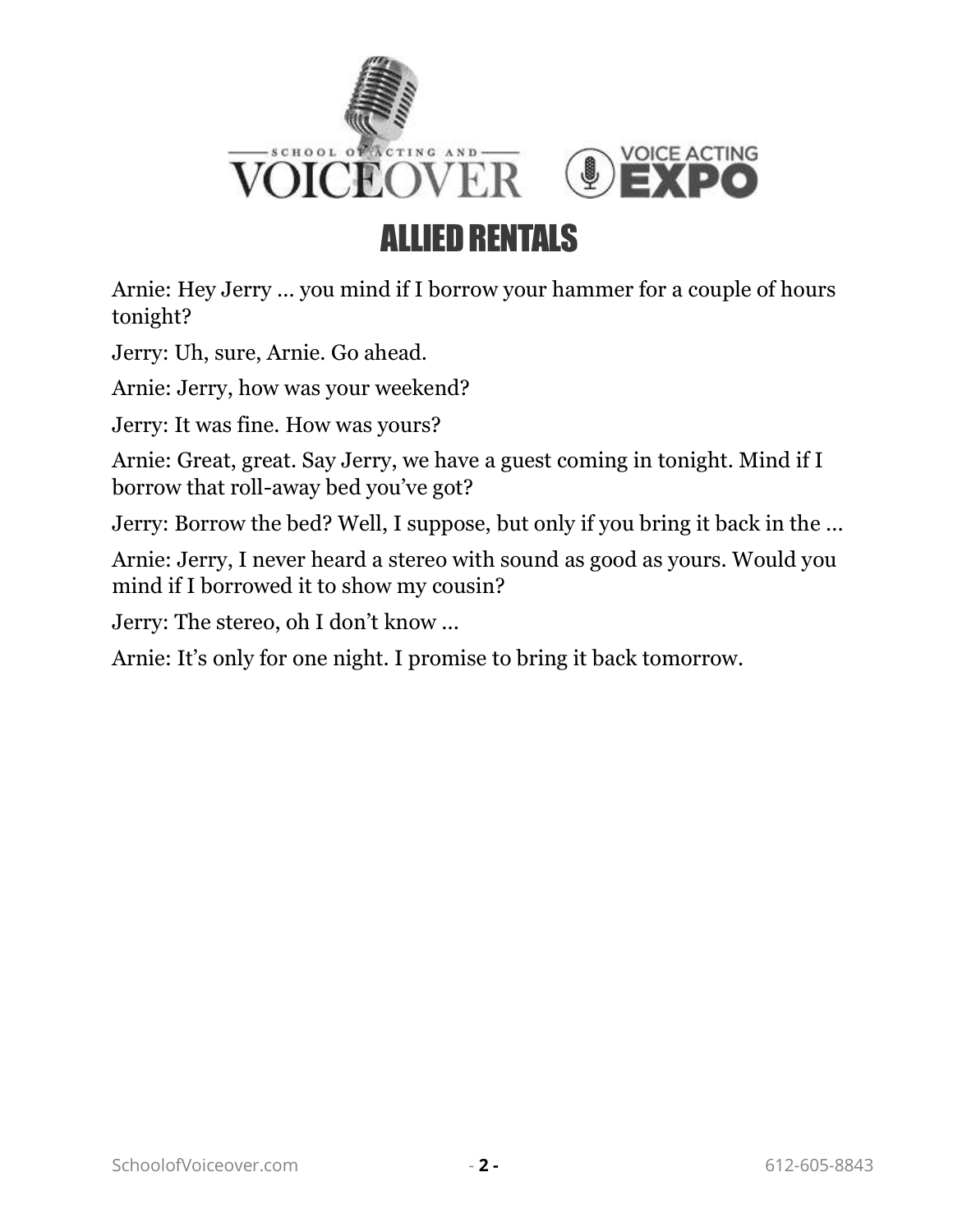

#### BETTER MADE CHIPS

<span id="page-4-0"></span>Girl: Hey Dad, have you seen my bag of Barbeque Better Made Chips?

Dad: No

Girl: Hmm, I left them right here on the counter

Dad: Nope I haven't seen anything

Girl: Hey, what's this on your shirt? These are crumbs! Chip crumbs! You ate my Better Made Chips!!!

Dad: Nuh-uh.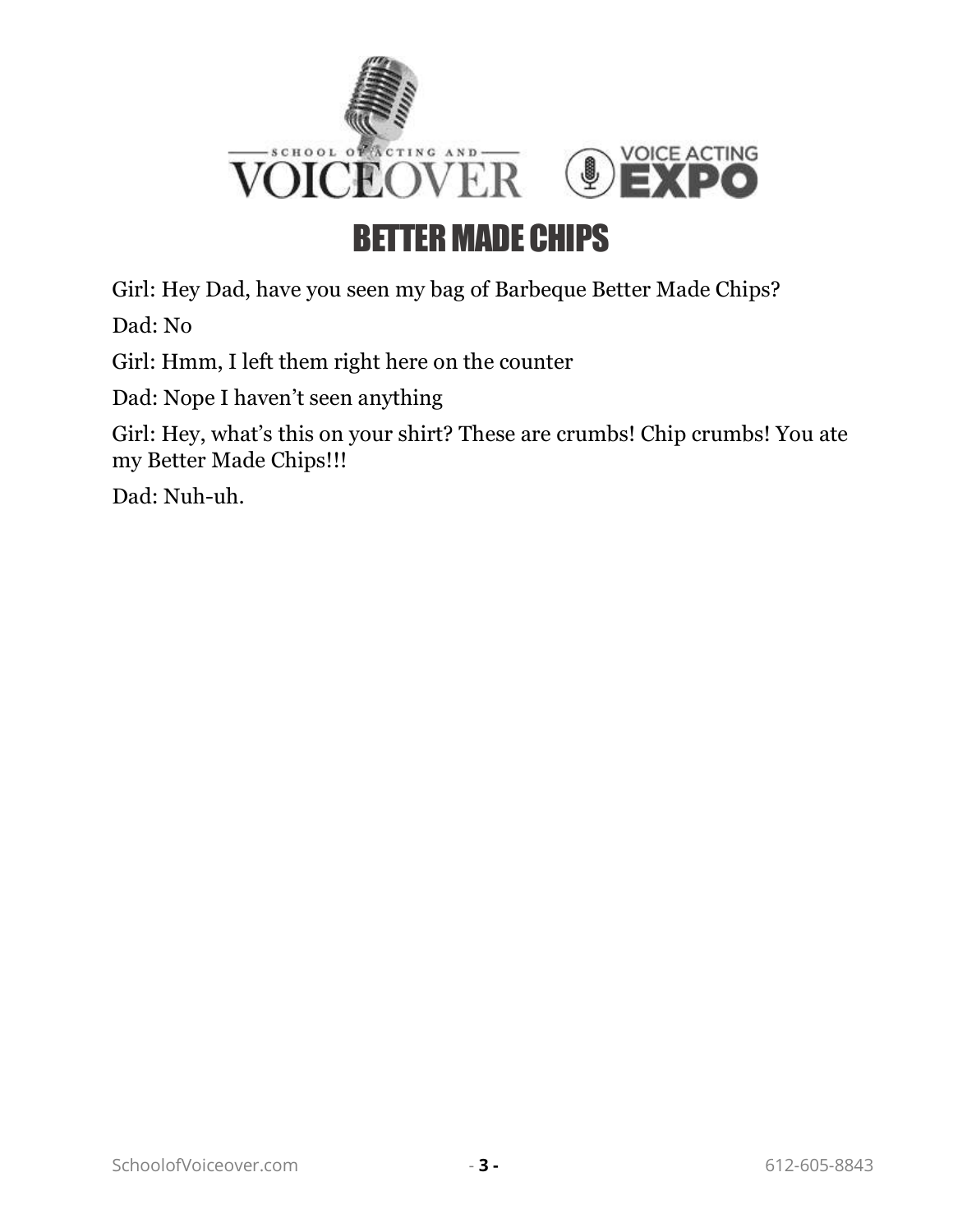



### CAR CASH

<span id="page-5-0"></span>Man: OK! You're ready to sell your car. Right?

Woman: Right.

Man: Nothing's wrong with it. You're just ready for a change. You want the highest cash price.

Woman: Absolutely.

Man: But you've worked hard all day. Taken about forty phone calls. Worked with some pretty tough customers.

Woman: Ah. You've said it.

Man: The last thing you need is more hassle, right?

Woman: Right!

Man: So talk to Car Cash. Since 1977, Car Cash has been Americas biggest and most experienced car buying service. Don't sell your car for less than truevalue. Or, spend hours with strangers who have no cash. Thousands of satisfied owners have sold their cars to Car Cash.

Woman: Perfect.

Man: So just call 1-800-Car Cash.

Woman: Hmmm...Car Cash...It's the only way to go.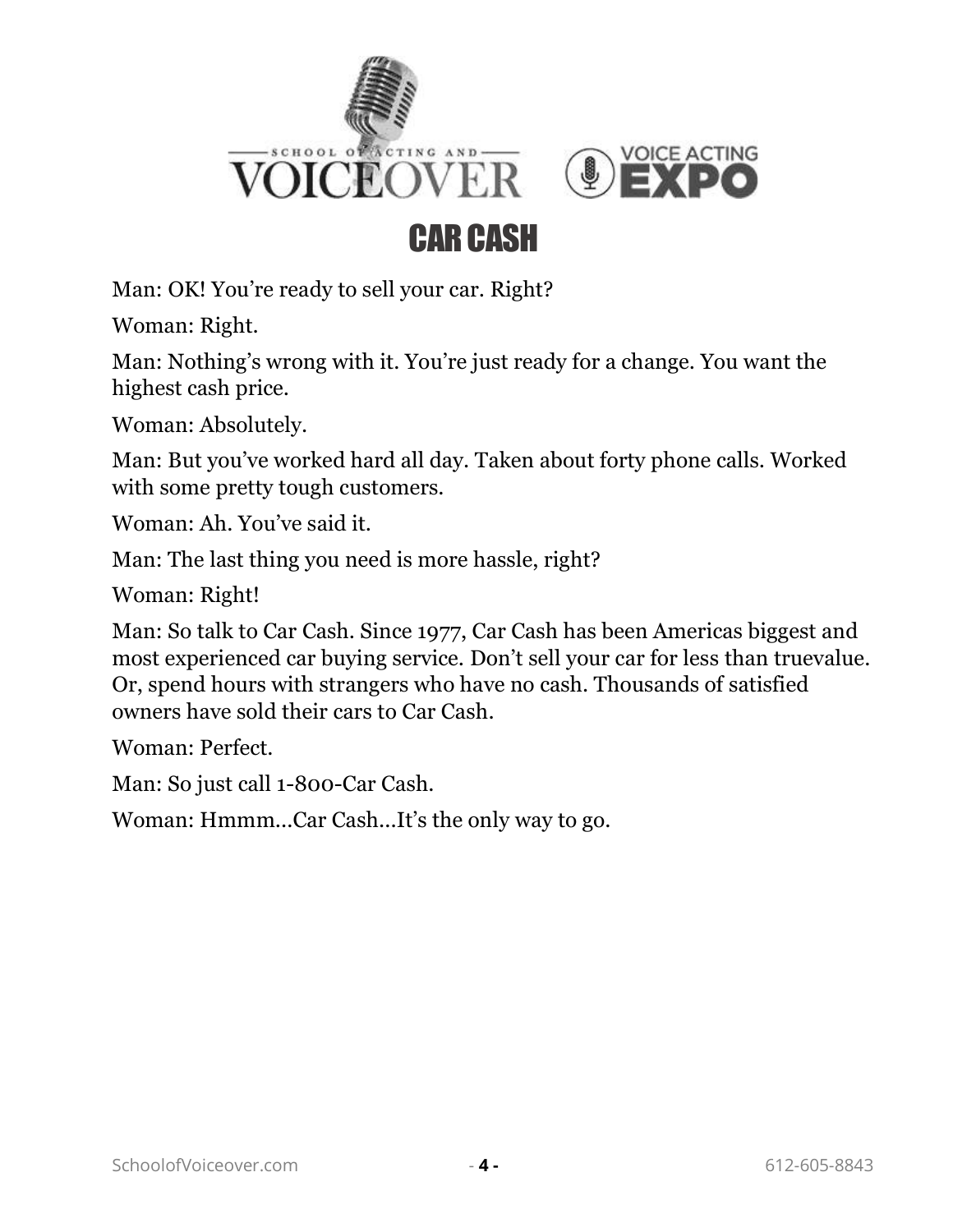

### CELLULAR SOUTH

<span id="page-6-0"></span>SFX: Telephone ring, entire conversation takes place over the phone.

Mother: Hello?

Son: Hey, Mom.

Mother: Oh, hi sweetie.

Son: I'm at the police station -

Mother: What?! What happened?

Son: Nothing really.

Mother: You're at the police station.

Son: Okay, well, it all started at the tattoo parlor...

Mother: Tattoo parlor?

Son: It's no big deal. We all got one. Even Krystal.

Mother: Who's Krystal?

Son: She's a dancer at the club.

Mother: Club? But you're 15 years old.

Son: It's okay. Krystal's 22 and she's totally cool.

Mother: I thought you were going to a movie.

Son: We were but plans changed. I would've called but you wouldn't let me have a cell phone.

Mother: Oh dear…

Annc: Well, that's one way to convince your parents to get you a cell phone. You could also try being rational with them. Y'know, point out how Cellular South lets you talk all month for a flat-rate of \$39.99. And gives your parents the peace of mind that moms and dads tend to want.

Son: Hey, mom? How old do you have to be to get married?

Annc: Sign up now and text all you want for a flat rate of just \$5 a month. Move to the Cellular South. Stop by the store nearest you, visit cellularsouth.com, or call 877-CSOUTH1. Certain restrictions may apply.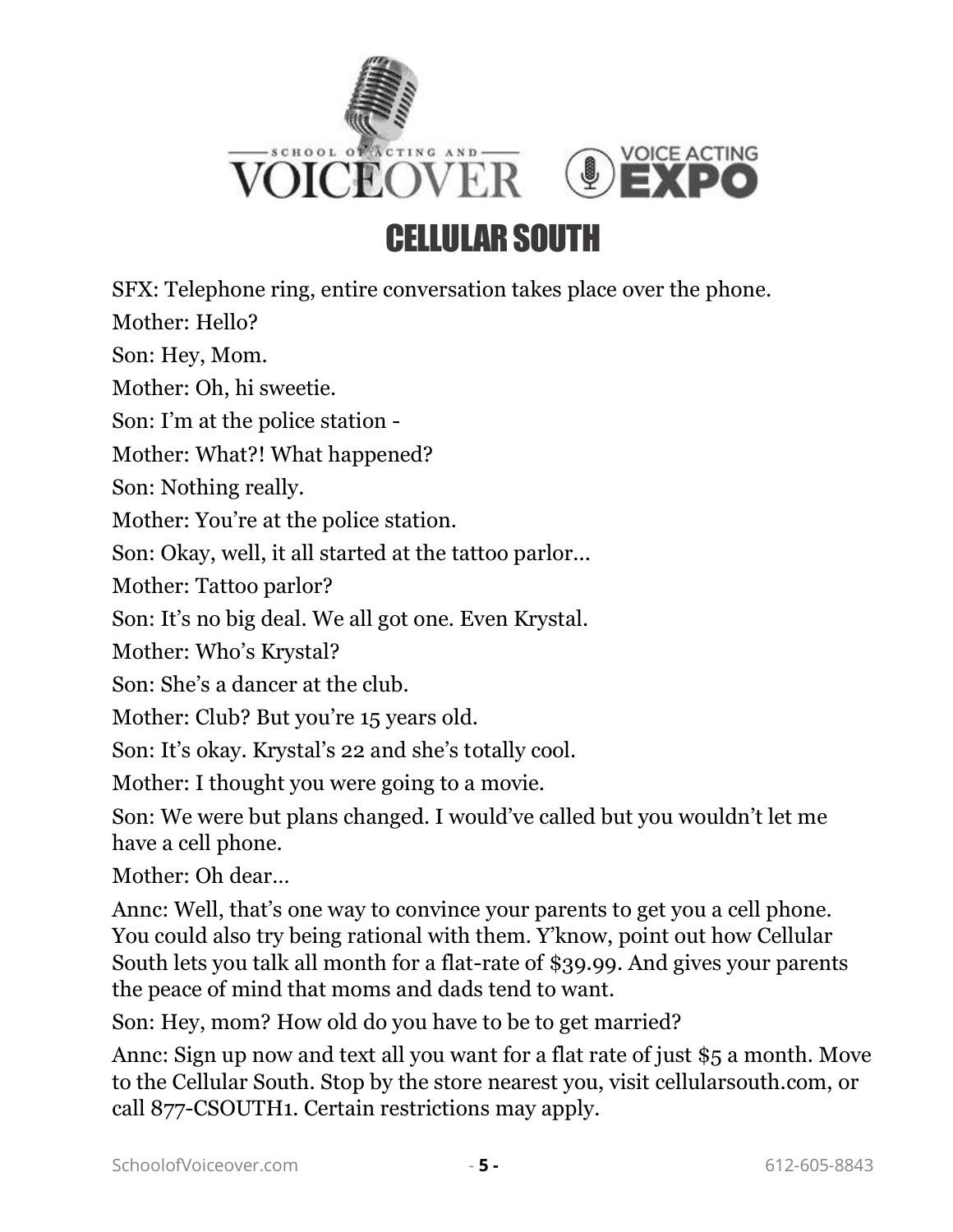

<span id="page-7-0"></span>Daughter: Mom, could we talk about getting me a credit card?

Mom: No way. Too many college students get themselves in debt that way.

Daughter: Yeah, but I'm talking about the Citi Dividend Platinum Select Card just for

Students. It'll give me up to 5% cash back on purchases, so its like I'm actually earning money! Plus they're giving me 0% APR for the first 6 months.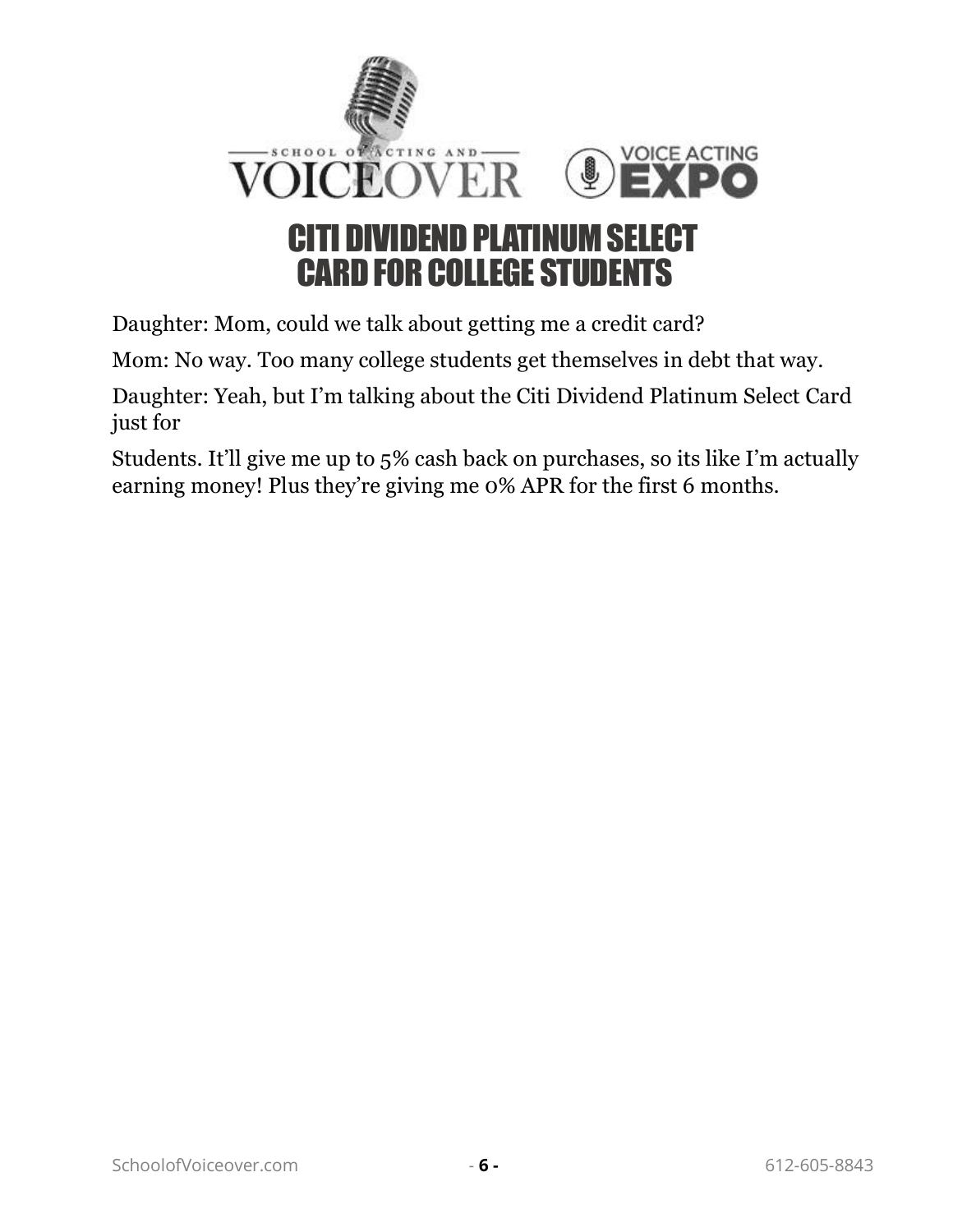

## COMPAQ COMPUTERS

<span id="page-8-0"></span>User: I think I'm starting to fall in love with my computer. Watch this. Here's the mouse. Click on file ... into the word processing software, and...

Computer: Hello again, Compaq Computer user. I'm your disc operating system.

Just call me Dossy!

User: Oh, Dossy. The way you change your fonts and copy your files... it's enough to make a man batty!

Computer: Do I see a sub-directory in our future?

Anncr: A Compaq Computer is so intelligent, and so attractive, you just may fall in love with it. Compaq Computers. More than you ever bargained for.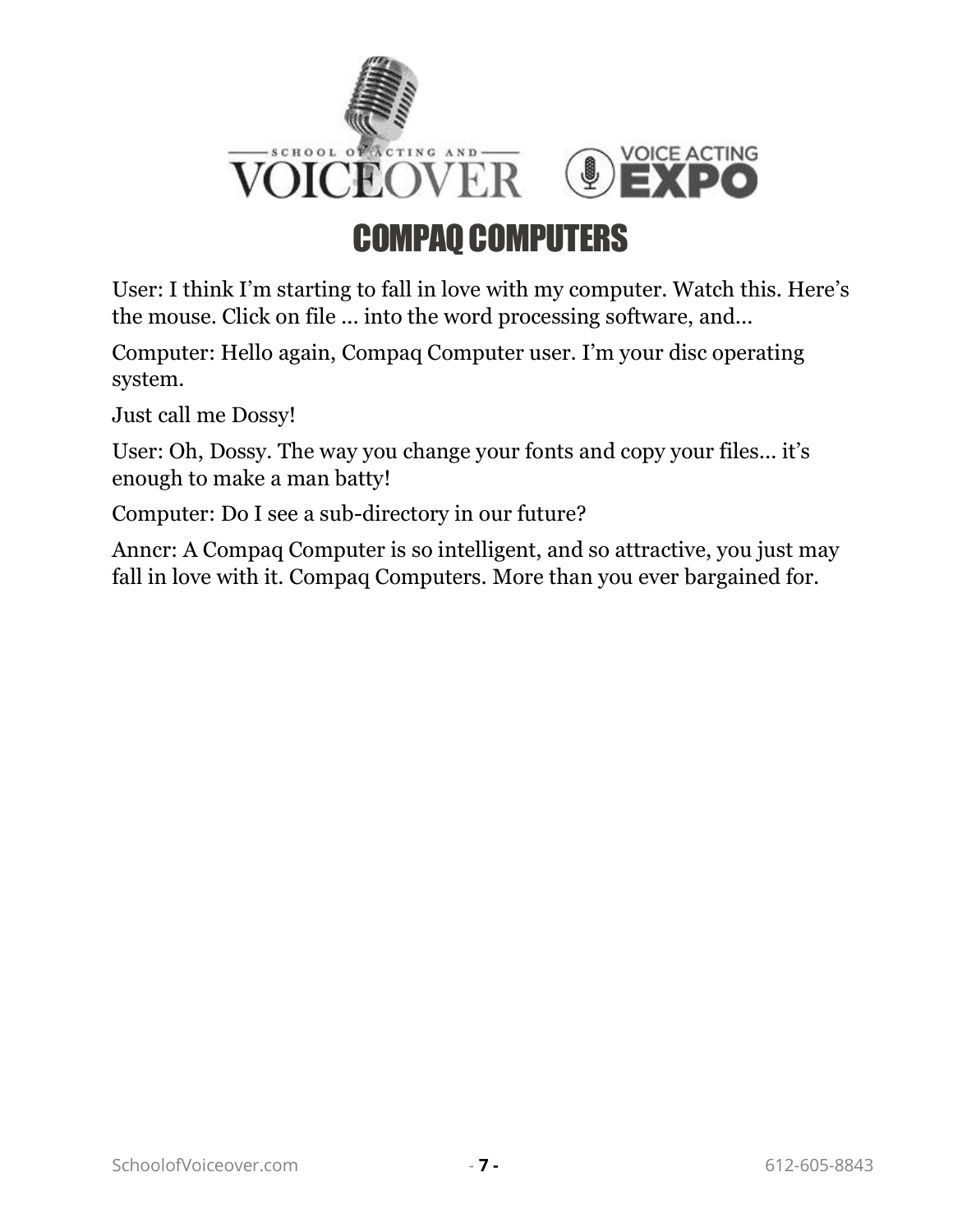<span id="page-9-0"></span>

Male Announcer: Watch how Curve for Men makes finding a Saturday night date easier than ever. Just two sprays and…..

Girl: Oh, hey Brian. I was just wondering, what are you doing this Saturday? Male Announcer: Mission Accomplished.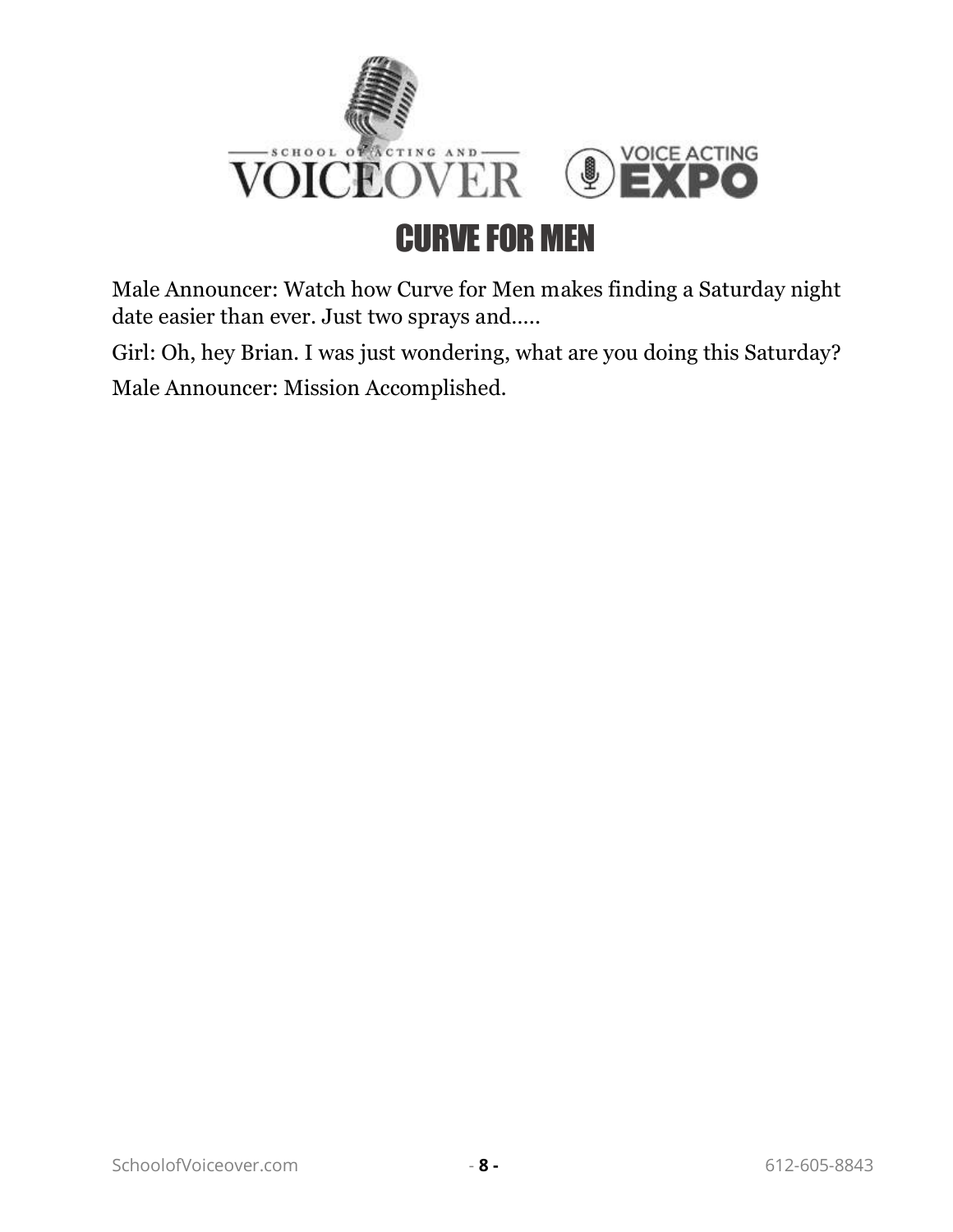

#### CYBERTIPLINE.COM

<span id="page-10-0"></span>Man: Seducing teen girls online is easy. They love talking to someone

Girl: Someone older I can trust. They understand me better than other teens

Man: Teen girls are very trusting. You can wear down the suspicions they

Girl: They have an understanding of real love. They know nothing matters when you're totally in love

Man: Love is the final piece of the puzzle. They believe anything I tell them because I

Girl: I don't see why you shouldn't meet someone you trust. I mean there's no danger in meeting

Man: Meeting them is always the goal. That's when things get really interesting.

Girl Announcer: Online predators know what they're doing. Do you?

Announcer: Visit cybertipline.com. A message from The National Centre for Missing and Exploited Children and the AdCouncil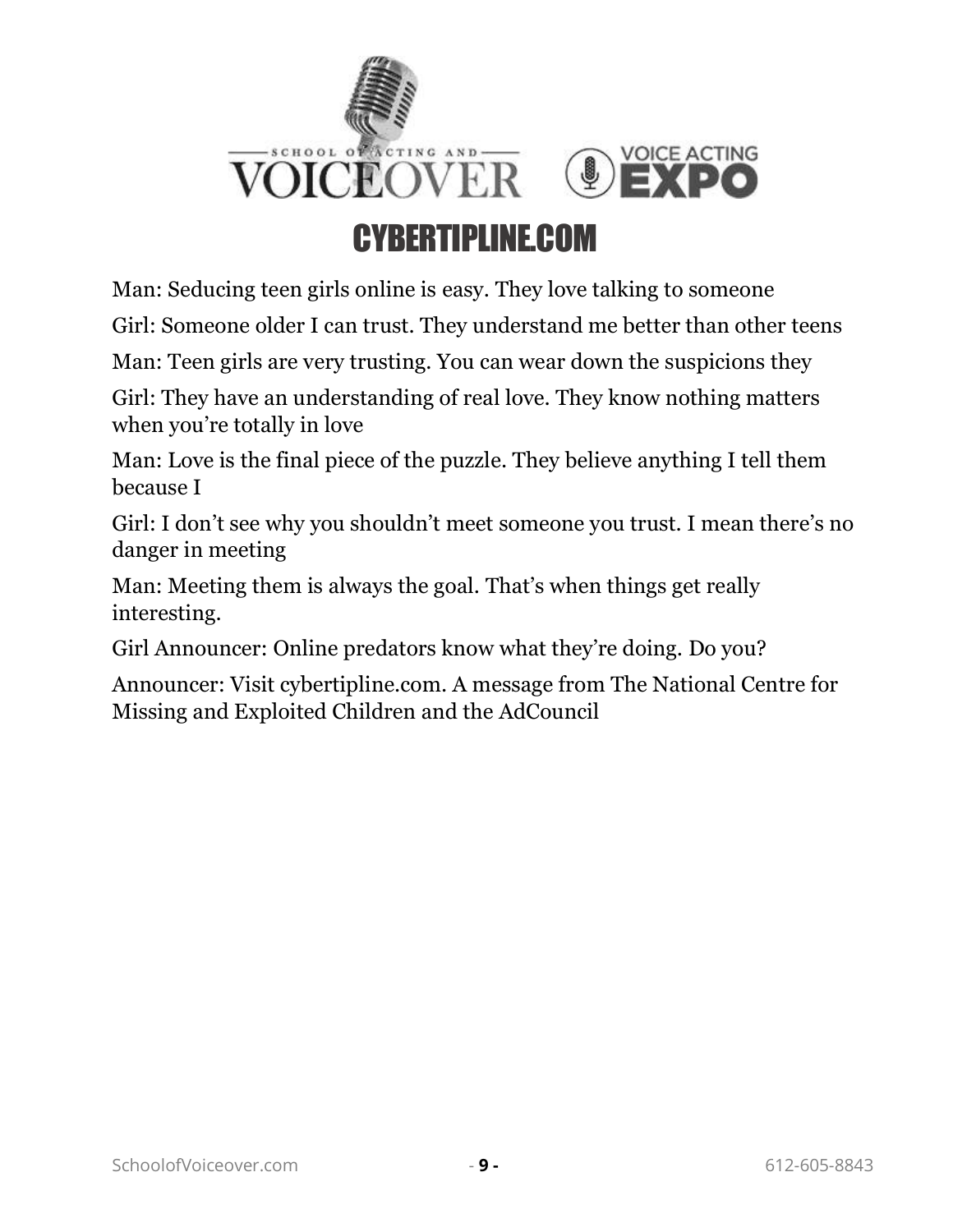

#### ETHAN ALLEN

<span id="page-11-0"></span>Man: Honey?

Woman: Yea?

Man: If you could have just one thing on a desert island, what would it be?

Woman: You!

Man: You've already got me, what else?

Woman: A sale.

Man: What good is a sail without a boat?

Woman: Not that kind of a sale. The Ethan Allen essential sale.

Man: Come on.

Woman: I'm serious. You see, that way all the essentials will be covered.

From sofas to dining sets to entertainment units to home accessories. We'd have everything we'd ever need.

Man: Well you know what they say?

Woman: What?

Man: All you need is loooove.

Woman: Did I mention the bedroom stuff?

Man: Hmmm, now you're talking. Just the two of us. In our island paradise, lounging on beautiful Ethan Allen furniture. When do we leave?

Woman: Right now. The sale's about to end.

Man: What happened to the island?

Woman: Well, I figure with the right furniture, we'll make our own little paradise right here. Now we have to hurry. The essential sale's almost over.

Anncr: Come in and discover the many items on sale at the Ethan Allen store nearest you, in New Jersey and New York. Hurry in. The sale ends April 6th.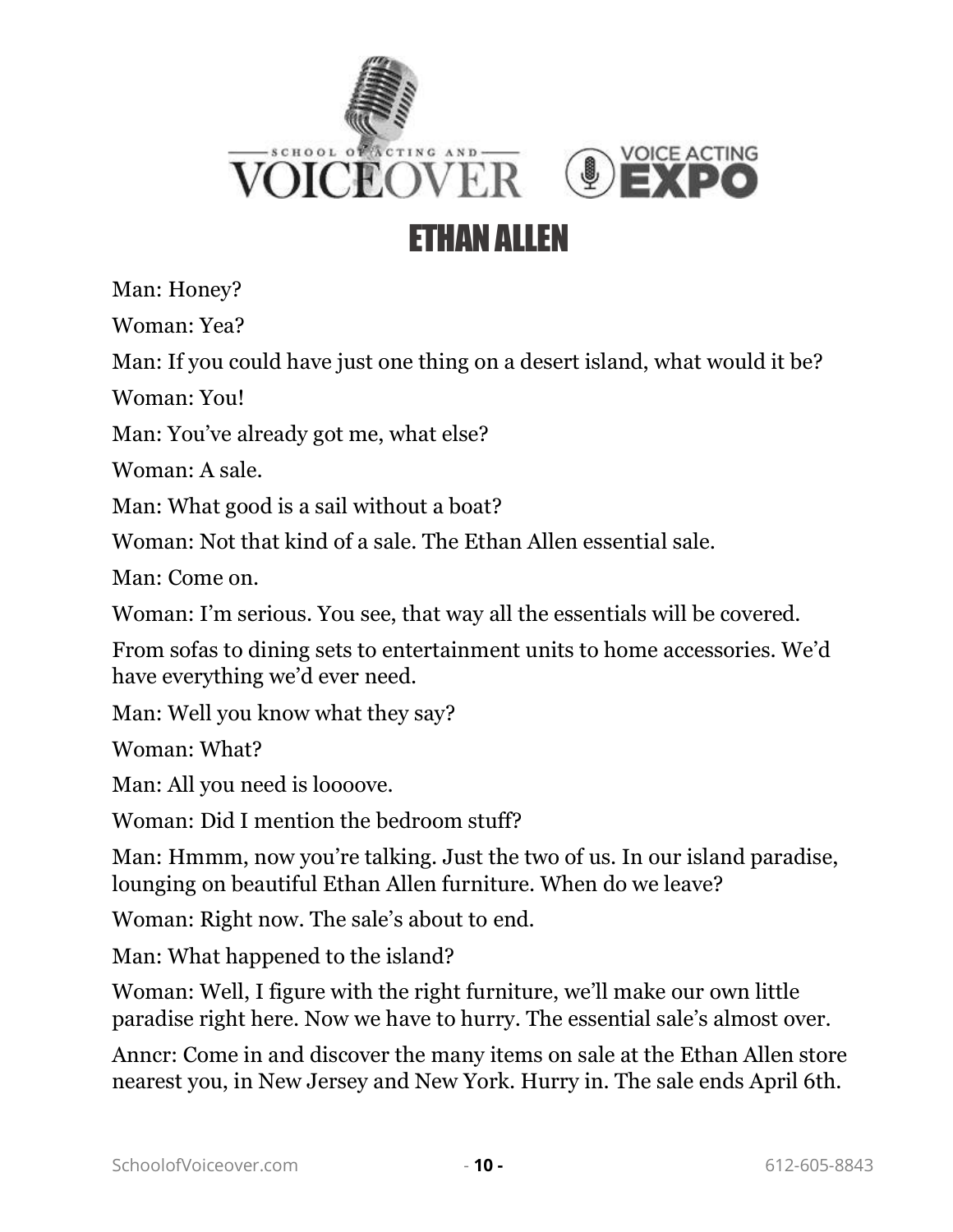

#### HECHINGER MALL

<span id="page-12-0"></span>Janet: Macy's, Gap, Casual Corner—I can hardly believe all the ...

Husband: Slow down ... wait a minute. Something's got you all excited.

Janet: Every store at Hechinger Mall is running a July 4th sale all week long!

Husband: Every store ... all week long?

Janet: Yes! Monday we can go to Sears and buy the comforter we've wanted.

Tuesday we can go to Gap and buy you a new suit and tie. Wednesday we can go to Casual Corner and ...

Husband: And cancel our dinner plans on Thursday and Friday? My tennis game on Tuesday? Dinner with the boss on Monday?

Janet: Bring the boss along! Bring them all along! In fact, who would want to miss a Hechinger Mall's July 4th All-Week All-Store Sale?

Husband: Uh, Janet?

Janet: Yes, dear?

Husband: Call your lawyer.

Janet: Kaplan and Koppelman ... they're in Hechinger Mall too ... but of course I'll have to wait 'til Monday! Remember the sale.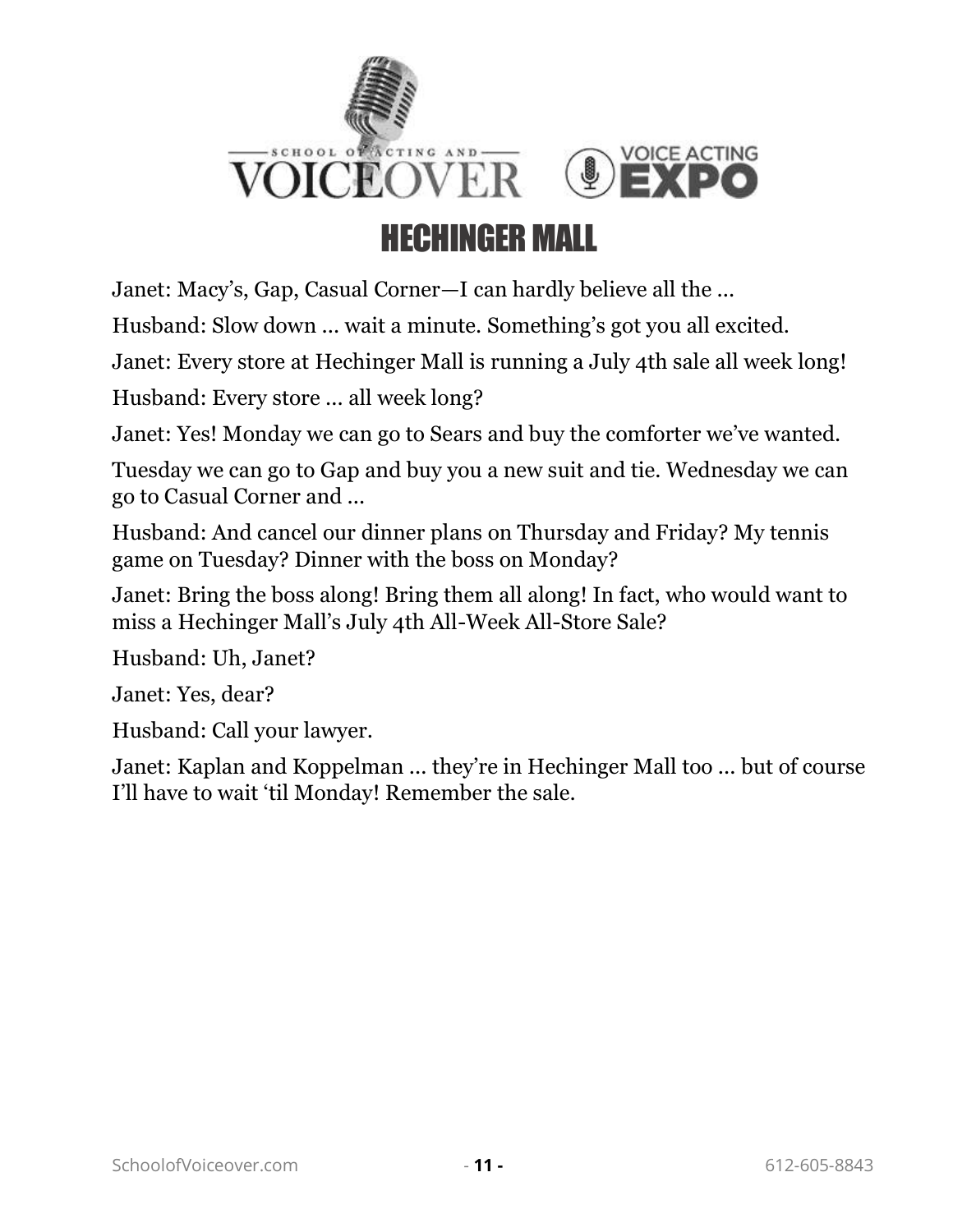

#### J. GOLD ATTORNEYS

<span id="page-13-0"></span>Wife: I'll take the microwave.

Husband: I'll take the television.

Wife: I'll take the table.

Husband: I'll take the bed.

Wife: I'll take the kids!

Husband: The kids? What do you mean you'll take the kids?

Wife: And the dog.

Husband: I'll take the dog.

Wife: And I'll take the house.

Husband: The silver.

Wife: The gold.

Husband: The money.

Wife: The money?

Anncr: Do yourself a big favor ... see a good attorney and eliminate the hassles of major trauma in your life. J. Gold Attorneys want to help. Call and set up a private consultation. J. Gold Attorneys. Let us intervene. That's our business.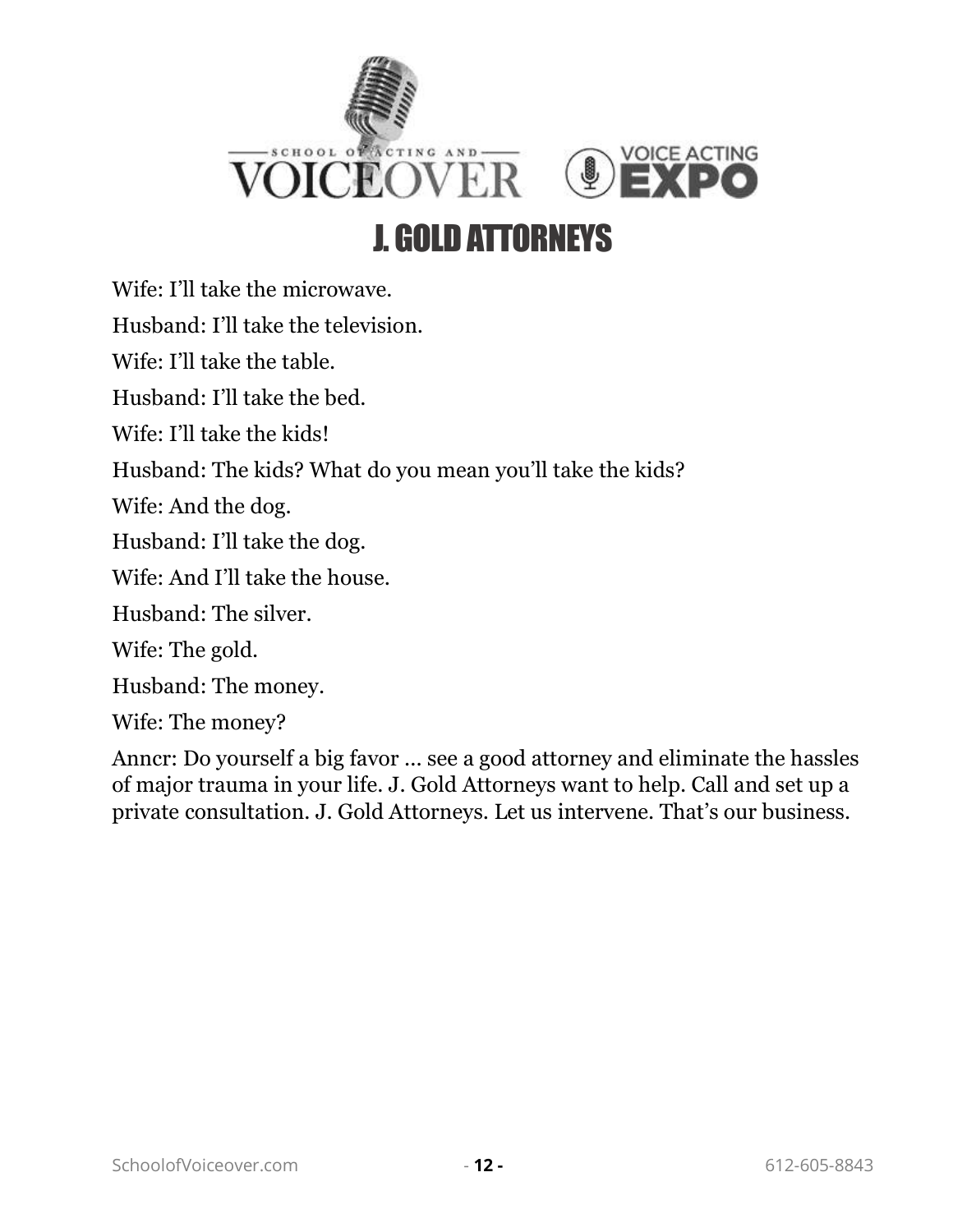

<span id="page-14-0"></span>Man 1: Hello, Kinko's, the Copy Center. More stores than you think. How may we help?

Man 2: Do you copy shirts?

Man 1: What do you mean "Do you copy shirts?"

Man 2: See, I started this new job ...

Man 1: Yeah ...?

Man 2: And they want me to wear white shirts every day.

Man 1: I'm with you so far.

Man 2: I thought since you guys copy anything, I could bring in one white shirt – my only white shirt—and I could walk out of Kinko's with say, 100 clean shirt-copies.

Man 1: Look. Kinko's is very big on savings, and very big on copies, but

Man 2: Great! I'll be right down to one of your many convenient locations, and

Man 1: Hold it! Stop the copiers, fella, this is ridiculous. We can't copy your shirt or you. I mean, we could, but of course you'd only get shirt fronts, and of course the copies would be on paper.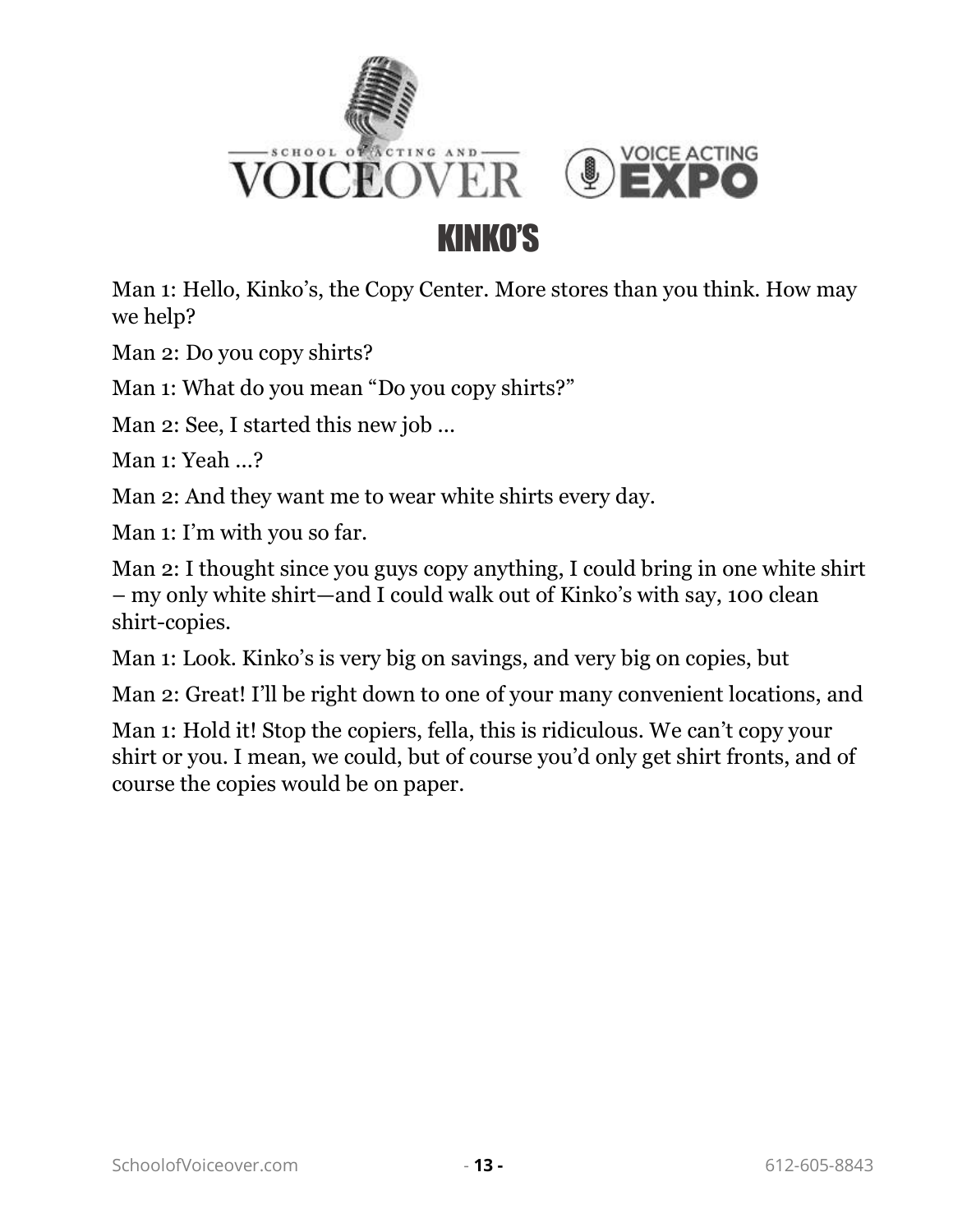

<span id="page-15-0"></span>(sexy R&B-type disco music)

Girl: Transform your lips with mirror shine.

Announcer: New Glam Shine from L'Oreal Paris. It's unique. The new heartshaped wand bursts with moisturizing gloss. It smoothes and sweeps on liquid crystal shine. Glamorous, moisturized, mirror-shine. Indulge in the new Crystals Collection. New glam shine from L'Oreal with a unique heart-shaped wand.

Girl: Ready to make the world shine? Because you're worth it.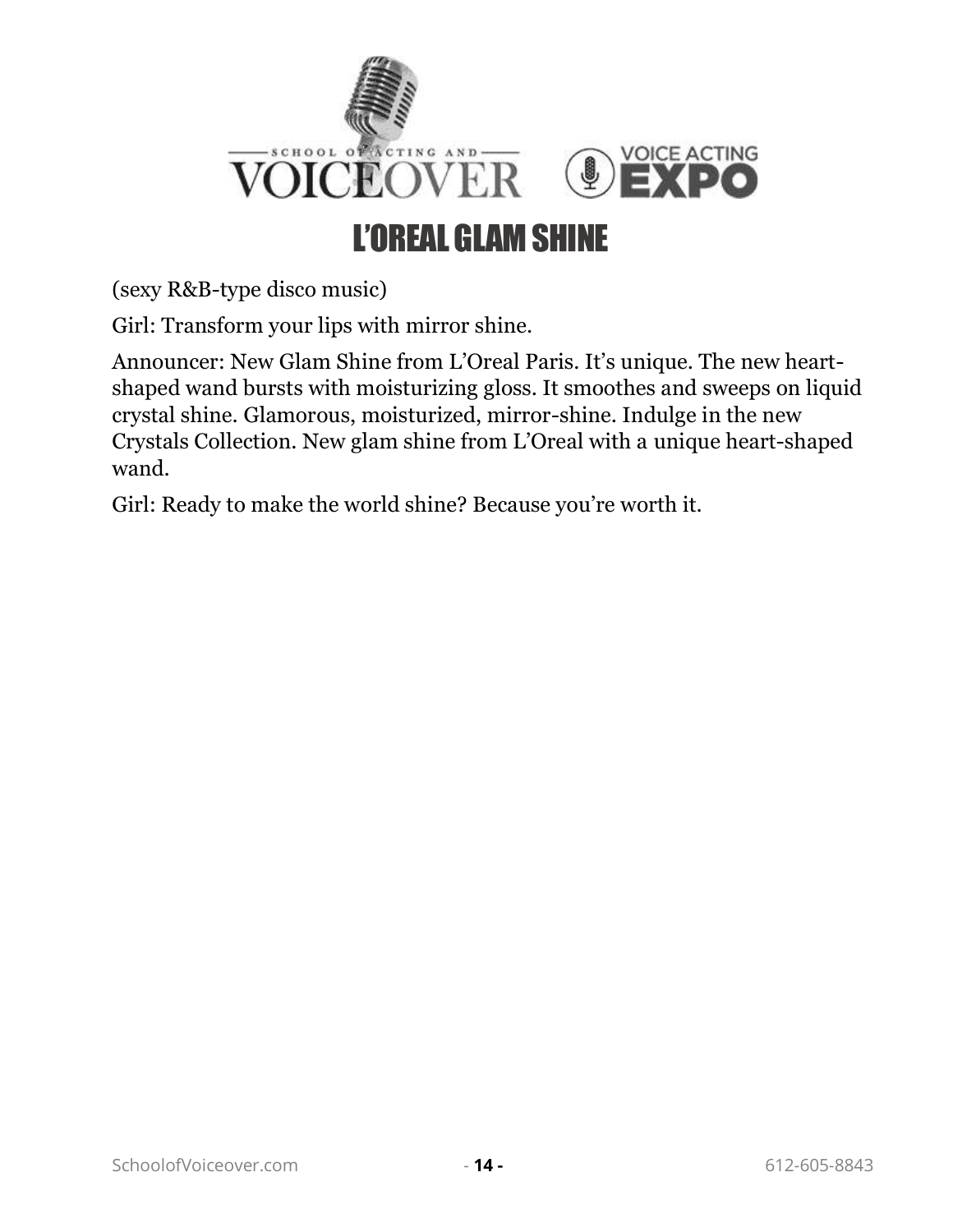

#### LASER IMAGE SCULPTING

<span id="page-16-0"></span>Eyes: Yo! It's your eyes talking. Looked in the mirror lately? Of course you have. Hey, face, you trying to imitate a prune? Too many trips to Cancun, huh? Well, maybe it's time to improve your image.

Anncr: At Laser Image Sculpting, we not only offer the latest cosmetic laser technology, we offer extremely bright, highly experienced doctors. After all, the laser is a miracle, in the right hands.

Eyes: Hands? Yeah --- we see liver spots. Always hated liver.

Anncr: Laser Sculpting can also vaporize birthmarks and skin discolorations.

Eyes: Speaking of discolorations—Brain, what were you thinking with the tattoo?

Anncr: Spider veins gone in a flash.

Eyes: Spider veins? Eek, makes our skin crawl.

Anncr: Acne scars smoothed in seconds.

Eyes: Scars? Like when your brother tripped you. We gonna have to look at that scar forever or what?

Anncr: You'd be amazed how fast and easy today's cosmetic solutions can be – when performed by the best laser doctors. Call toll free, 1-800-2-IMAGE.

Eyes: Hey Brain, free! 1-800-2-IMAGE.

Anncr: LASER IMAGE SCULPTING. Our doctors make our lasers smarter.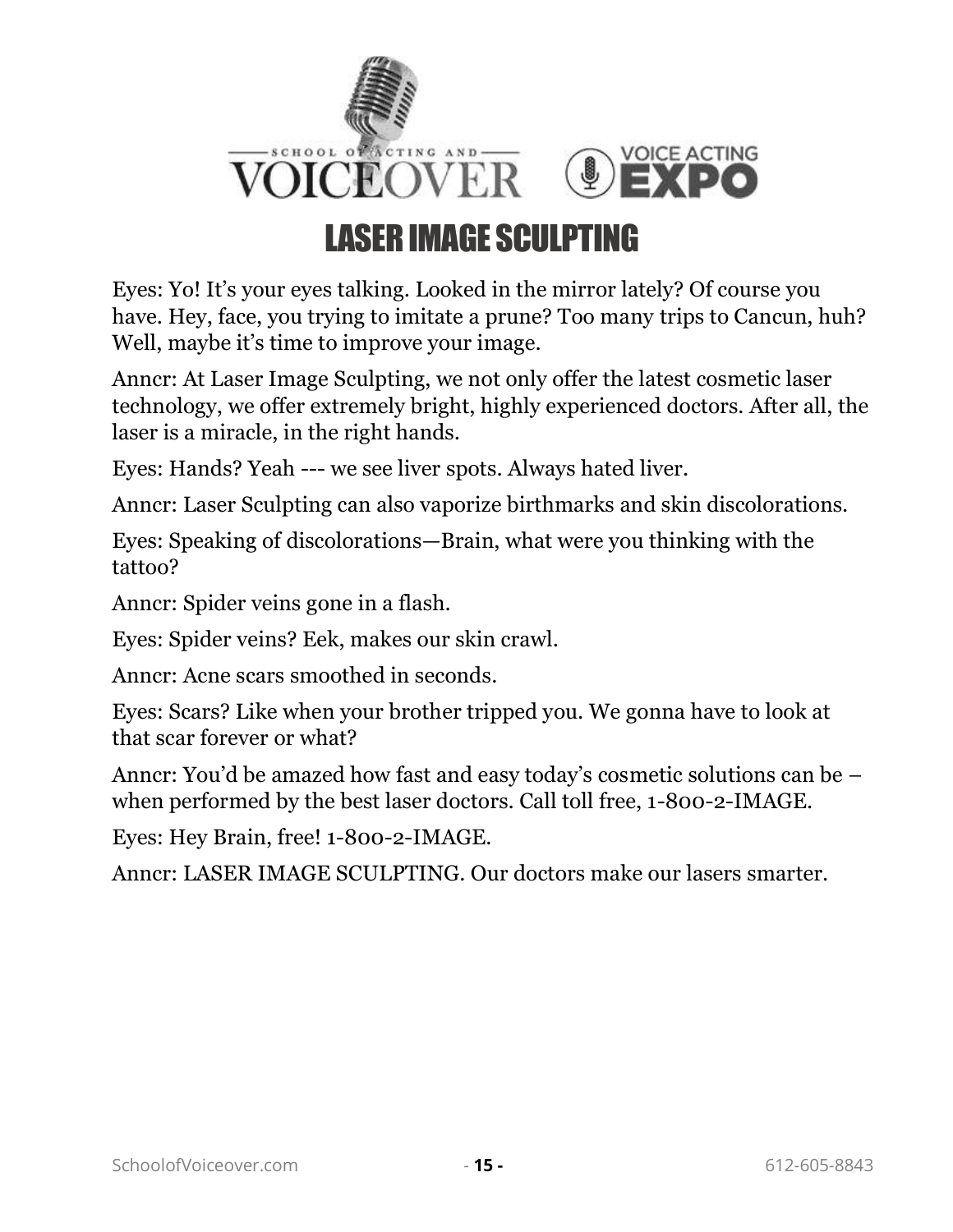

#### LIFEGUARD INSURANCE

<span id="page-17-0"></span>Harry: Oh, Janet, what do you say we go skiing this weekend?

Janet: Harry, I'm afraid to go skiing.

Harry: Janet, then how about something really different, like hot air ballooning?

Janet: Harry, I'm afraid of heights.

Harry: Well then, Janet, let's check out that new Indian restaurant down the street?

Janet: Harry, I'm afraid of spicy foods.

Harry: Janet, what do you say we get some health insurance?

Janet: Harry, that's a great idea.

Harry: With Lifeguard Insurance, I know you'll be ready to tackle anything. So Janet, after we get our Lifeguard Insurance policy, let's go deep sea skindiving.

Janet: Harry, how about a nice movie?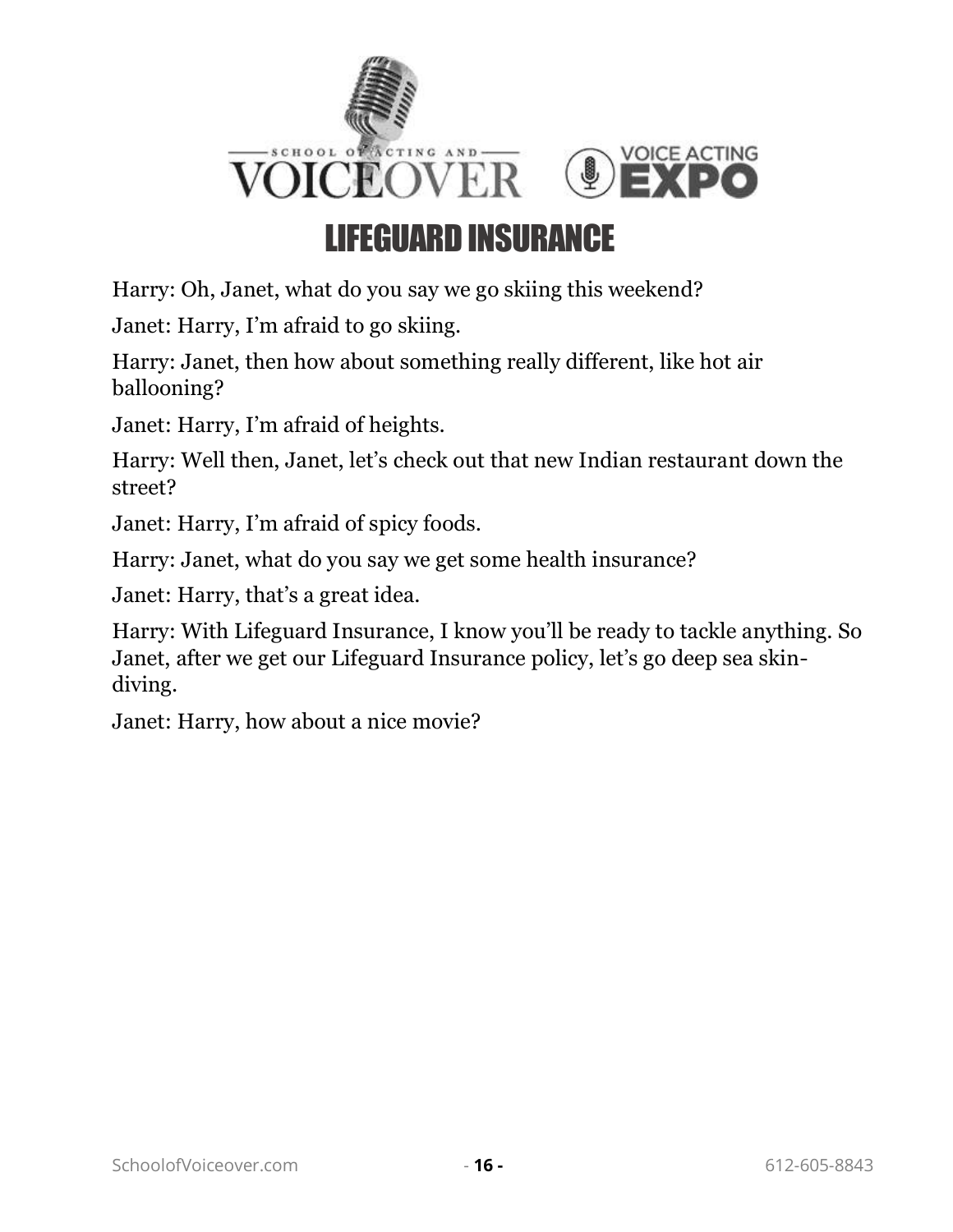

### LIZ CLAIBORNE FRAGRANCES

<span id="page-18-0"></span>Anncr: Once upon a time, there were three sisters who couldn't agree on anything.

1 Sis: Let's go out for pizza.

2 Sis: I'd rather have sushi.

3 Sis: And what's wrong with a salad?

Anncr: Whatever the topic was, they each had their own favorite.

1 Sis: Let's see a drama.

2 Sis: I'd rather see a comedy.

3 Sis: And what's wrong with a musical?

Anncr: And when it came to Liz Claiborne fragrances, things were obviously no different.

1 Sis: I like Vivid.

2 Sis: I prefer Realities.

3 Sis: And what's wrong with Liz Claiborne?

Anncr: So we decided to run a special promotion at Macy's, and give a free gift with the purchase of any fragrance. But, they're only available while supplies last. favorite gift? Incidentally, would you believe those three sisters couldn't even agree on their favorite gift?

1 Sis: I love the free tote bag.

2 Sis: I prefer the pocket mirror.

3 Sis: And what's wrong with the lipstick liner?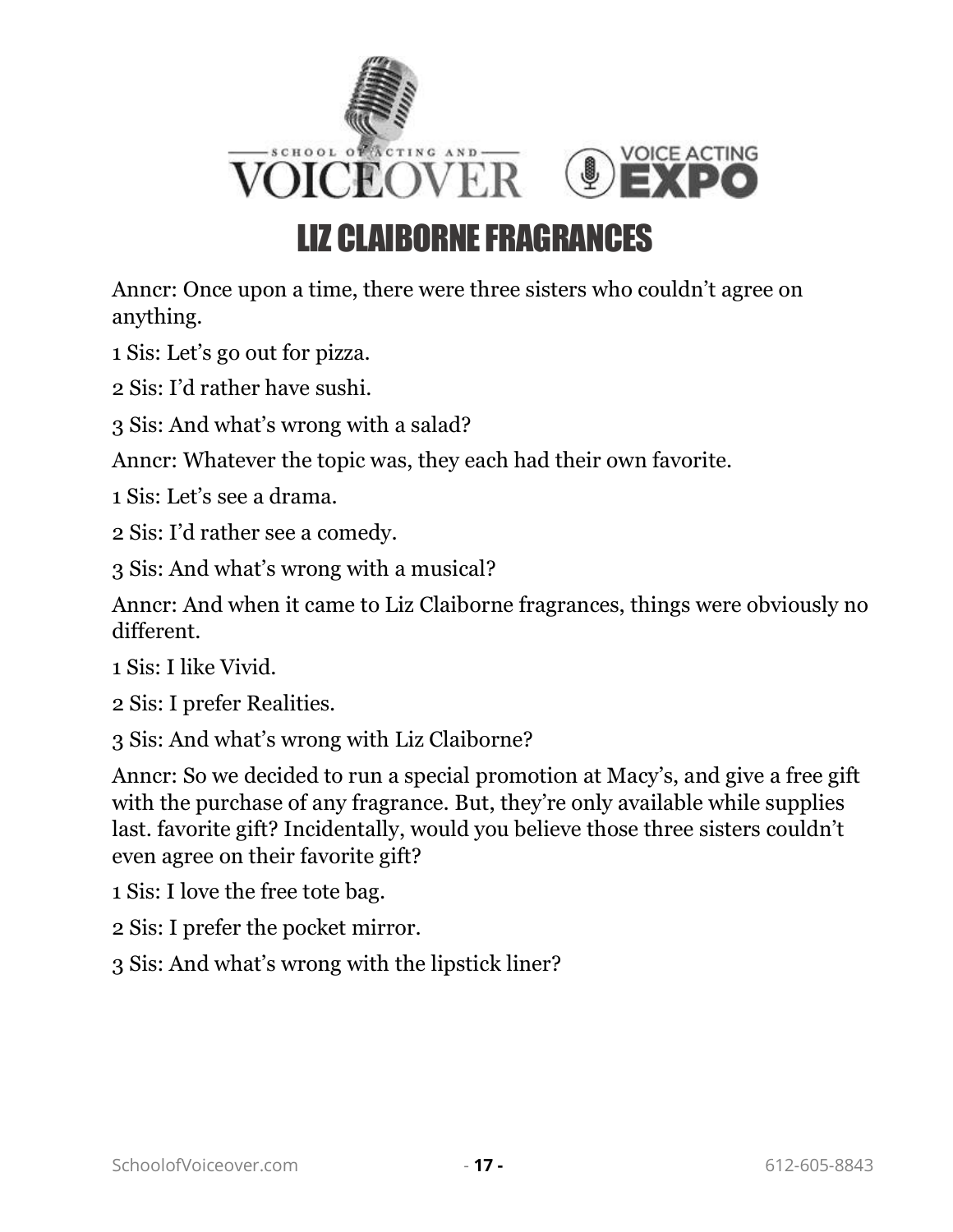

#### LOTTERY

<span id="page-19-0"></span>1st person: Hey Russell, how's the fishin'?

2nd Person: Well, yesterday I caught a ten foot shark. Yep, and inside I found a pair of pants.

1st person: My goodness.

2nd person: Yep, and inside them pants was a wallet.

1st. Person: Wait a minute.

2nd person: Inside that wallet was a winning cash five ticket.

1st. Person: For one hundred grand?

2nd person: Yup...one lump sum.

1st. Person: That's some day of fishin'!

2nd person I'll say. I needed a new wallet.

Announcer: Now that the Connecticut Lottery has cash drawings every night, winning a hundred grand is starting to feel...well...everyday.

2nd person: Cash five,

1st & 2nd: Another day...another hundred thousand dollars.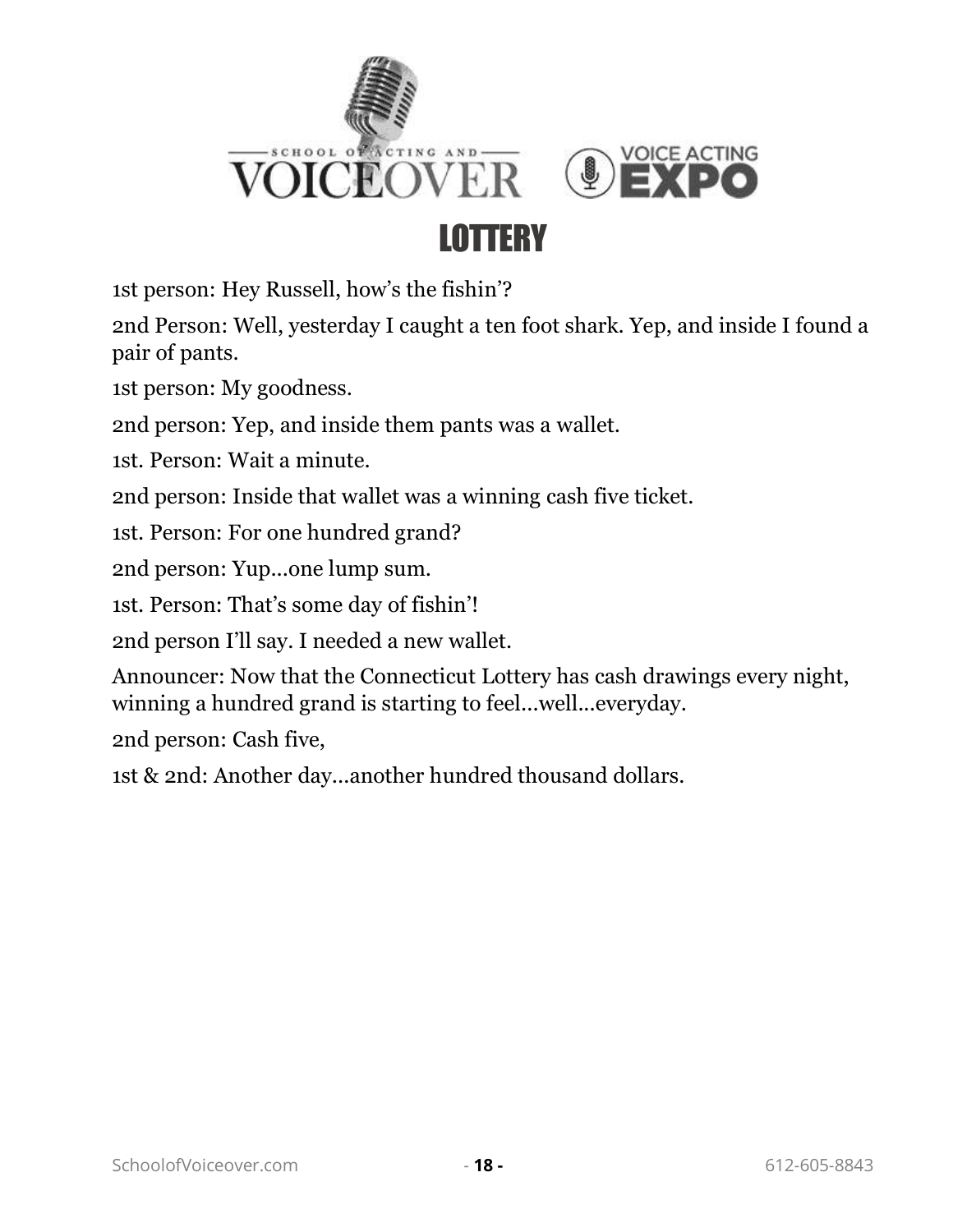

#### MAYBELLINE CLUMP FREE MASCARA

(sexy lounge music, a little bit of dance mixed with jazz)

<span id="page-20-0"></span>Announcer: Clump mascara?

Woman: So what.

Announcer: Now there's New Define-A-Lash from Maybelline New York. Our first clump-free that's longer, sexier, defined like never before.

Woman: Tell me more.

Announcer: Only our flexible brush is shaped to the lash. Only our formula guarantees zero clumps.

Woman: Define-a-lash.

Announcer: Now every lash is separated, elongated.

Woman: Perfectly defined.

Announcer: New Define-A-Lash. The clump-free look that's sexier. More refined.

Woman: Maybe she's born with it.

(Jingle: "Maybe it's Maybelline")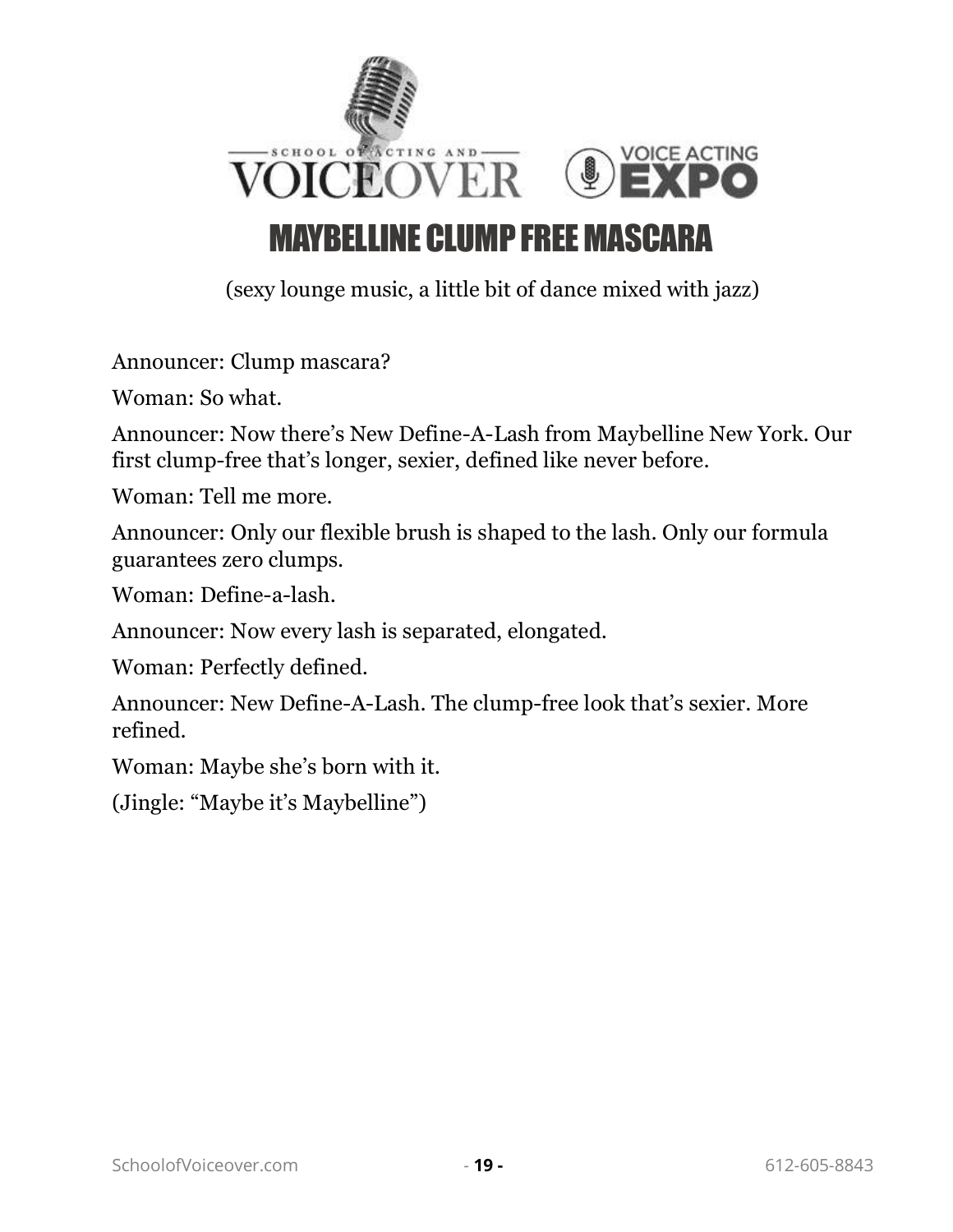

#### NEWSDAY ADVERTISING

<span id="page-21-0"></span>Man: Honey? What's all our stuff doing in the driveway?

Women: It's a Newsday spring cleanup sale. For only \$19.95 we can put a twoline classified ad in Newsday for seven days. And with over two million readers...we'll get results fast.

Man: Two lines, all additions, for only \$19.95? That's more than 50% savings off their regular rate. But if Newsday is having a clean-up sale, why does our driveway look like a flea market?

Women: Because there's never been a better time for us to turn the things we don't use into cash we can use.

Man: You mean appliances, jewelry, furniture, exercise equipment?

Women: Even your old guitar.

Man: Two lines, all additions, for only \$19.95...are you sure?

Women: Of course I'm sure. I called Rudy.

Man: Who's Rudy?

Women: He's a classified Newsday sales consultant. He was really nice, and helpful.

Man: More than 50% off, and friendly service? Newsday really does have all we need.

Women: Cleanup with Newsday. Call us at 516-843-3000. That's 516-843- 3000.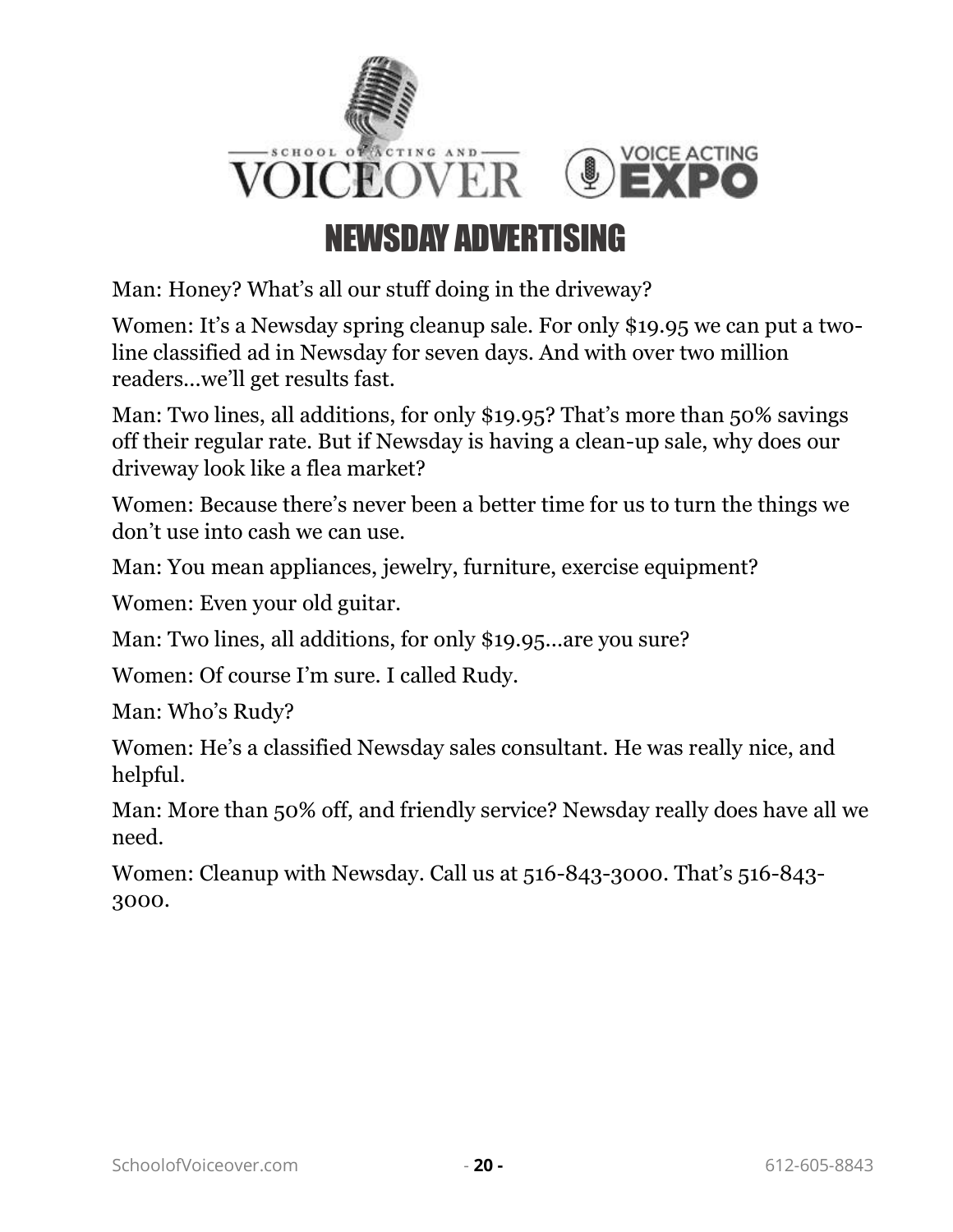

#### NUETROGENA WAVE

<span id="page-22-0"></span>Announcer: Wave hello to the new Neutrogena Wave. (buzzing sound of the device is heard) The vibrating cleanser that's going to shake up the way you wash your face.

Girl: I've used a lot of cleansers but I never tried anything like the wave!

Announcer: Just attach a pad, add some water, and turn it on. Gentle vibrations help open pores, so cool foam can clean 10 times deeper than traditional cleansing.

Girl: My skin looks softer right away. Even my friends noticed!

Announcer: Wave Hello to the new Neutrogena Wave Power Cleanser. Another buzzworthy example of why Neutrogena is recommended most by dermatologists.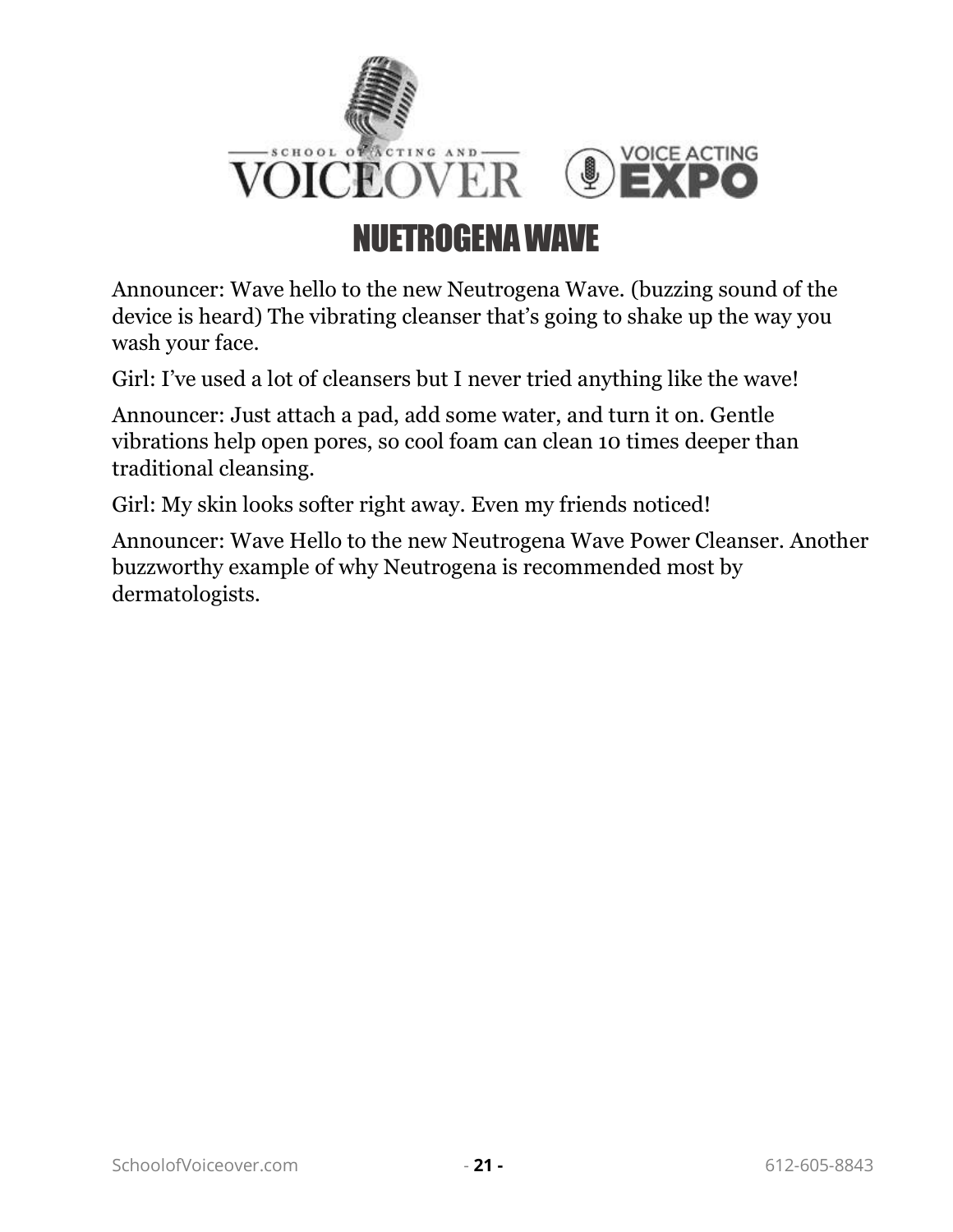

#### PIZZA HUT

<span id="page-23-0"></span>Delivery: Pizza Hut delivery.

Wmn: Did you bring the bat and ball set?

Delivery: Yep.

Man: Great ... let's choose up sides.

Anncr: Now that Pizza Hut delivers colorful soft foam autograph bat and ball sets, everyone's getting into the game.

Wmn: I'll take Sam, the elevator guy.

Man: I'll take Ollie from the mailroom.

Wmn: Mrs. Byrne from office services.

Anncr: They feature some of your favorite Major League players, like Ken Griffey Jr., Randy Johnson, Mike Piazza, and Greg Maddux.

Man: I'll take Gus, you know, that guy who moves furniture.

Wmn: Hey, wait a second. He doesn't work here.

Man: He does today.

Wmn: Fine. Then I get Emma Glinsmann from bookkeeping.

Man: The, uh, All-County Women's Baseball MVP for three years running? Wmn: (Sarcastic) Terrific.

Anncr: They're so much fun, they'll have you runnin' the bases in no time. Get 'em delivered or in store for \$5.99 with any pizza purchase.

Wmn: Shhh, the boss is coming.

Boss: (Authoritative) Excuse me people, but what are you doing?

Man: (Nervously) Uh, we're, uh, choosin' up sides for a, uh, friendly game of office, uh, baseball, sir.

Boss: Not on my time, you're not.

Man: You can play on my team, sir ...

Boss: Play ball!

Wmn: (Under her breath) Brown noser.

Anncr: PIZZA HUT. You'll love the stuff we're made of.

Boss: Wow, these bats sure pack a wallop.

Wmn: It's all in your swing, sir.

Man: Brown noser.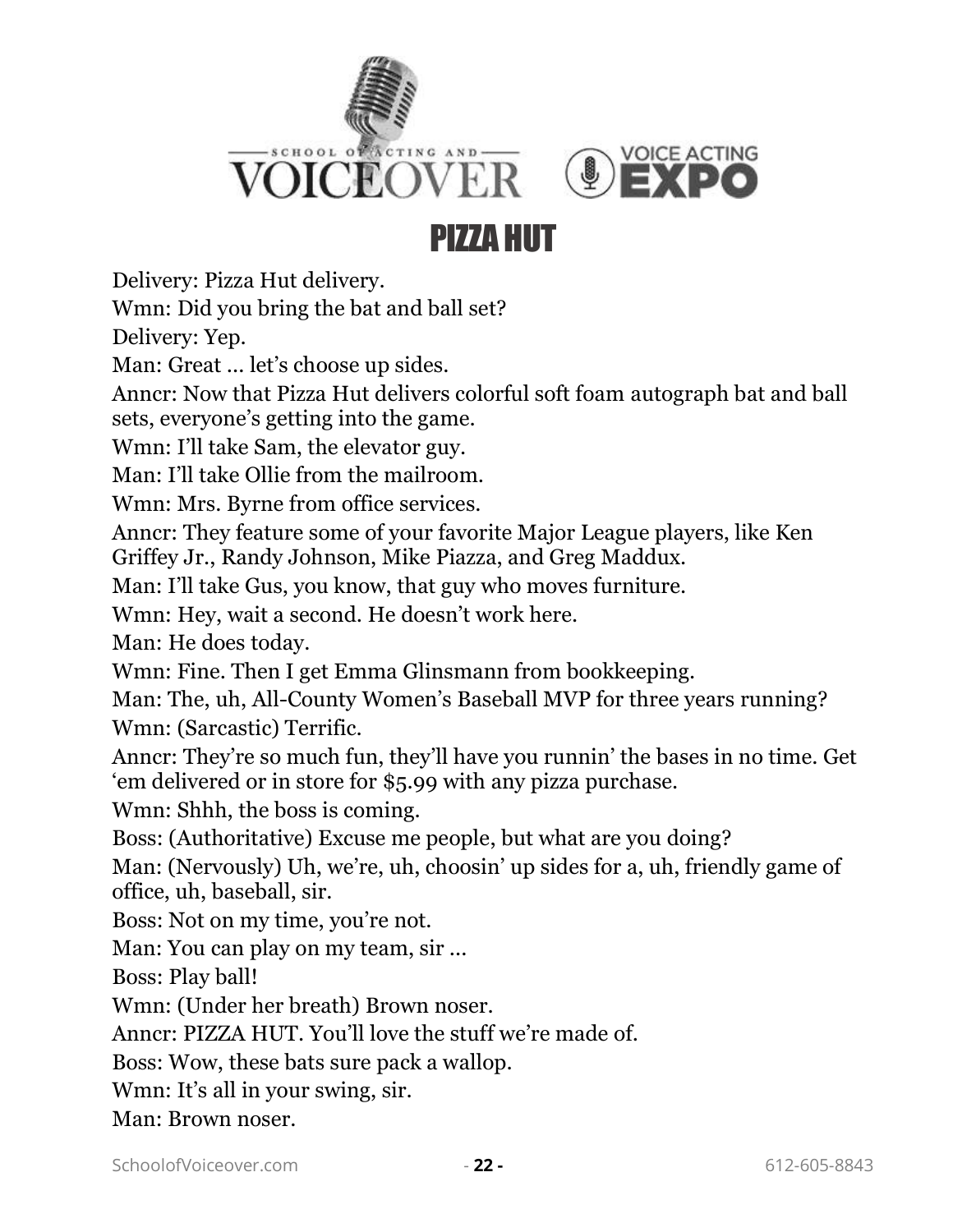

#### PSE&G WORRY-FREE SERVICE CONTRACT

<span id="page-24-0"></span>PSE&G Man: After a mild winter, experts are predicting a long hot summer.

Women: Expect the heat and humidity to increase in the coming week.

Man: A weather pattern like this means hot times ahead for much of the region.

Women: Is your central air conditioner ready to take the heat this summer?

Anncr: Don't sweat it Call PSE&G about a worry free service contract Our service technicians are trained on all major brand central air conditioners. They'll service, repair and replace all parts whether they're three or thirty years old. Why worry about costly, unexpected repairs? Why pick a stranger from the phone book, or wait all day for a repair man to show up. With over 600 PSE&G service technicians ready to serve you, keeping you cool this summer will be no sweat. Call 1-800-350-PSEG about a worry free service contract. That's 1-800- 350-PSEG. PSE&G, the power of commitment.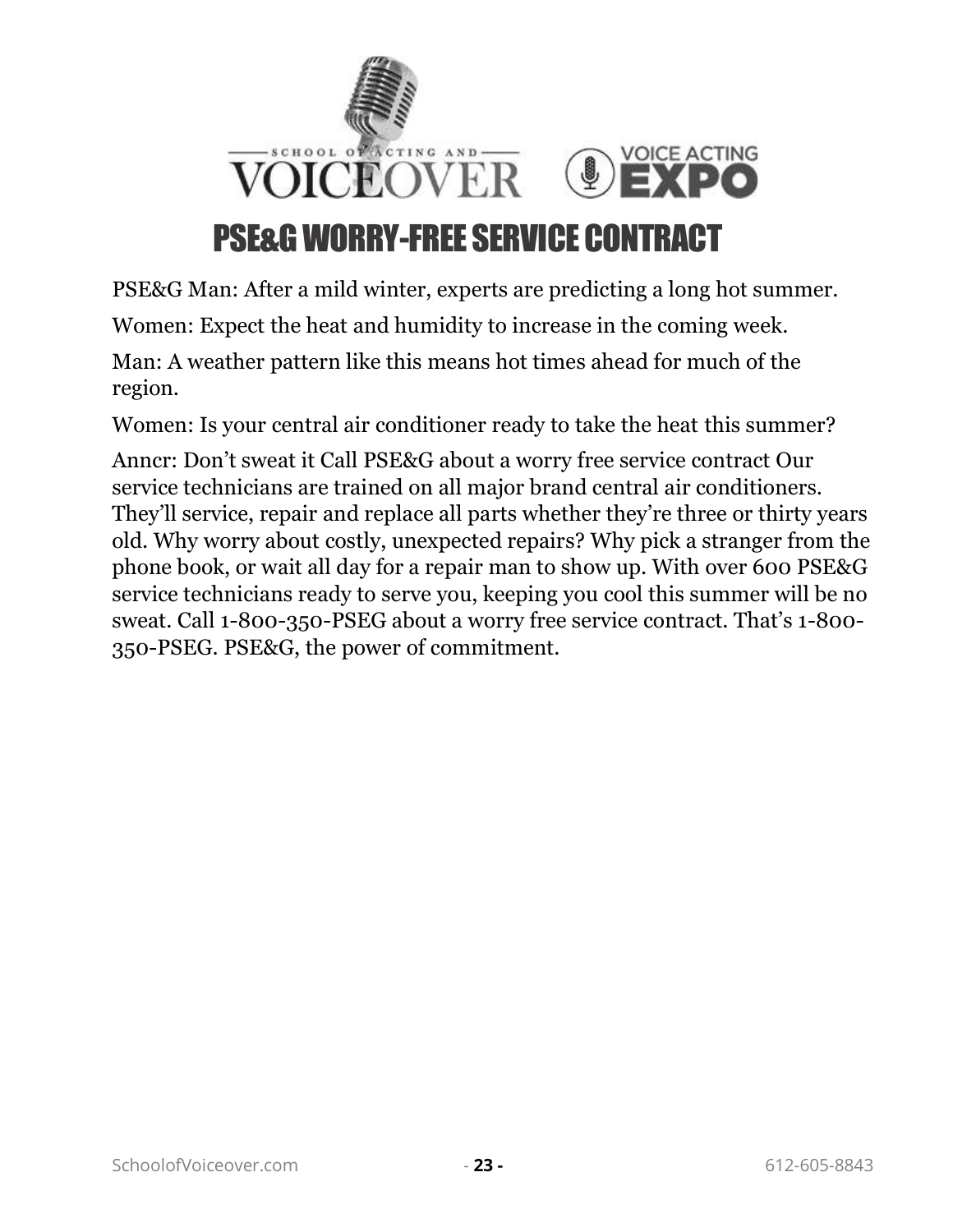

### STOP & SHOP

<span id="page-25-0"></span>Man: Ready? We're off!

Woman: Oh no...I forgot to pack snacks for the kids.

Man: Okay...now we're really off!

Woman: Oh! Honey. I forgot to get flowers for Grandma. Can't get there empty-handed.

Anncr: With almost 200 Stop & Shop locations, throughout southern New England, chances are there's always a Stop & Shop near you. Same great store wherever you go. So don't worry. You can always Stop & Shop. Because for the best quality and great prices, nothing beats Stop & Shop. It's that simple.

Man: Weee're ooooff!

Boy: Dad? You forgot Mom! (Pause) Dad? Dad?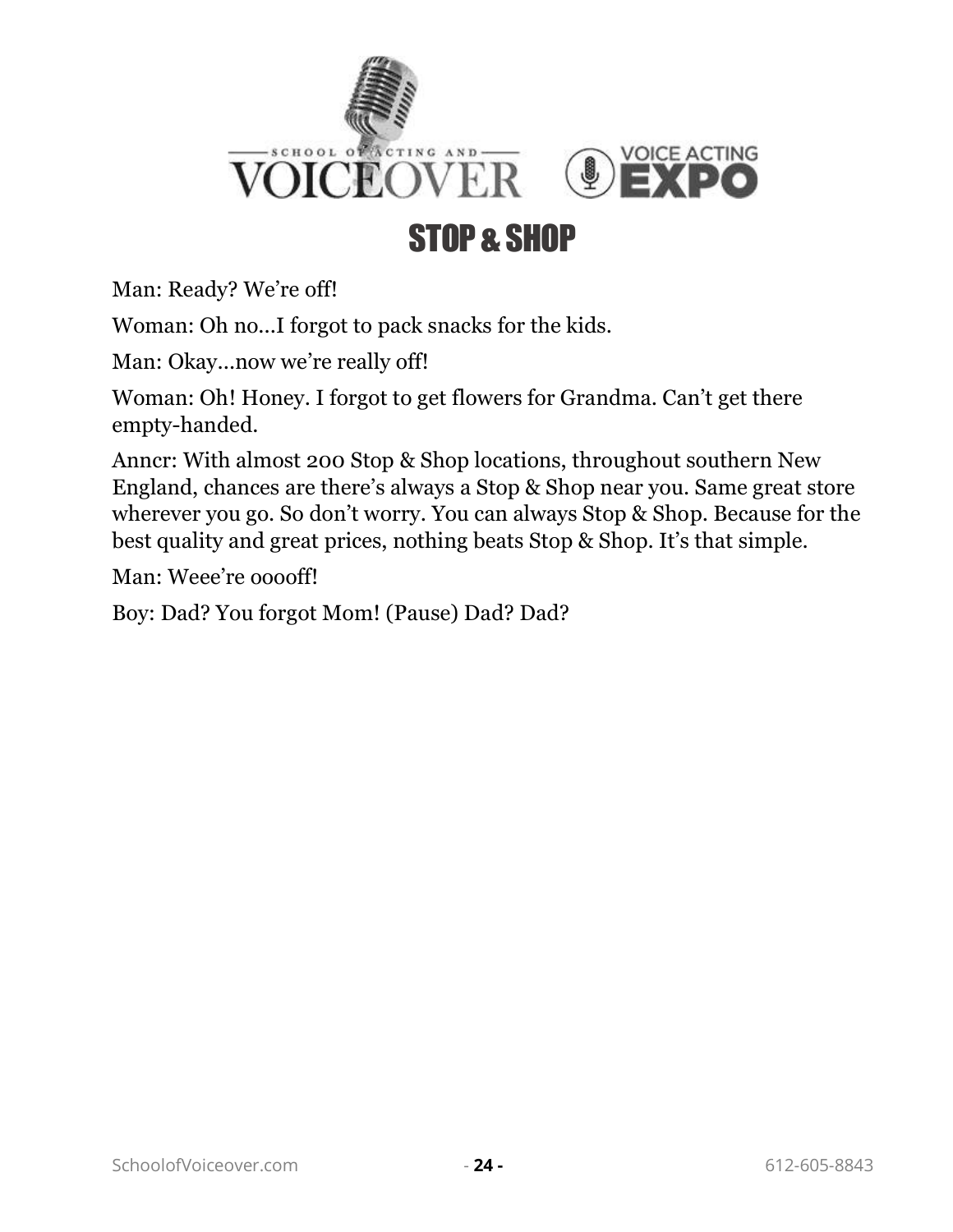

<span id="page-26-0"></span>Mom: Moms aren't supposed to get colds. Right! So, I take a cold medicine that's supposed to make me feel better. Right! It wiped me out. I feel worse.

Anncr: Now ... cold relief with the power to make you feel better, not worse. New Sudafed Cold & Sinus. Cold relief so strong, you'd think it'd wipe you out

... But it's Sudafed, so it'll soothe your body and head aches ... and go all the way to relieve sinus pressure ...without any drowsy side effects.

Mom: And we need me better ... not worse.

Kids: Right! (Giggle)

Anncr: With new SUDAFED COLD & SINUS ... feel better, not worse.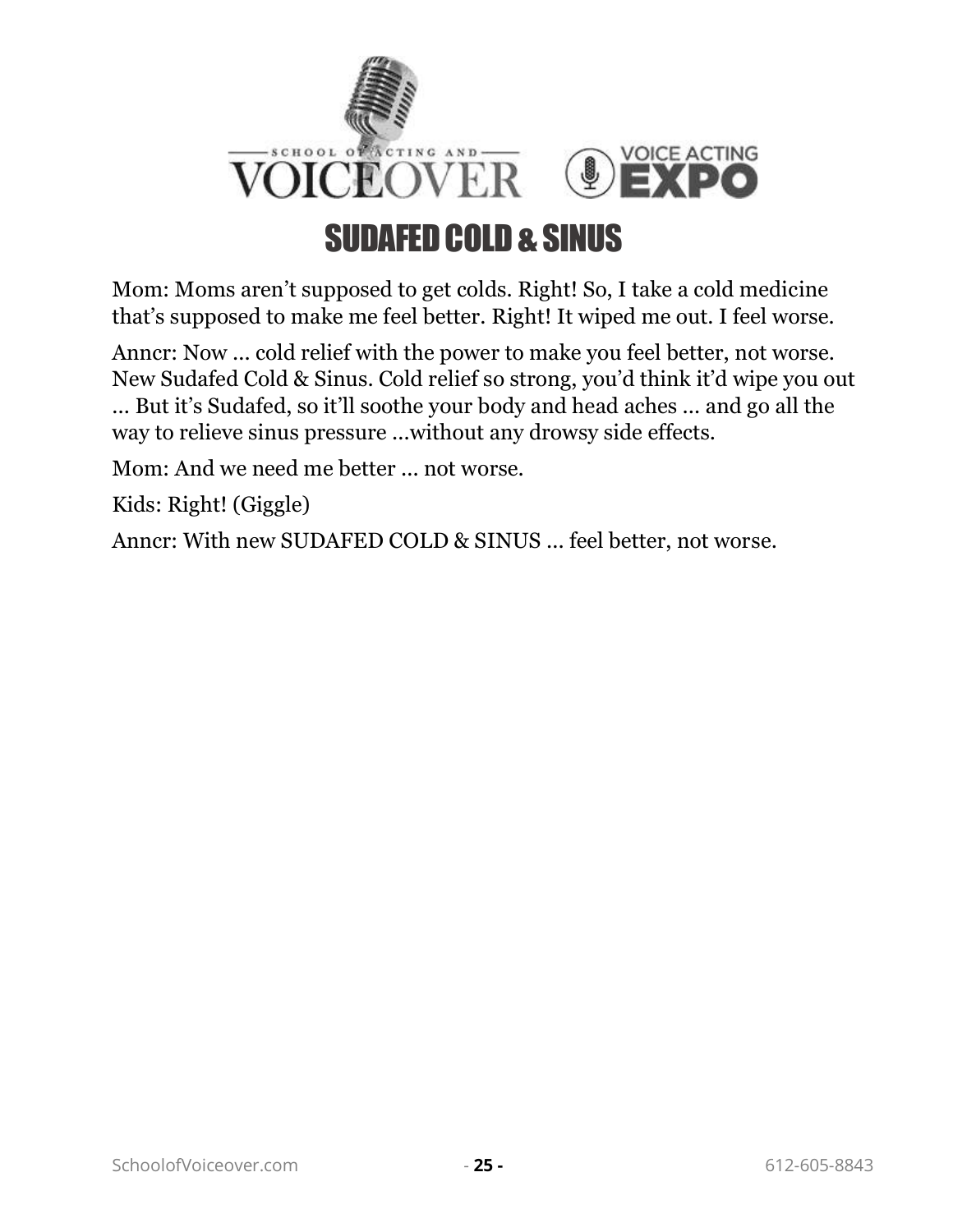

#### TCI COLLEGE OF TECHNOLOGY

<span id="page-27-0"></span>Student (Burtrue): " At TCI, I'm getting my degree in electronics engineering – in only 18 months!"

Announcer (Kristin): TCI College of Technology has been training students for exciting new careers since…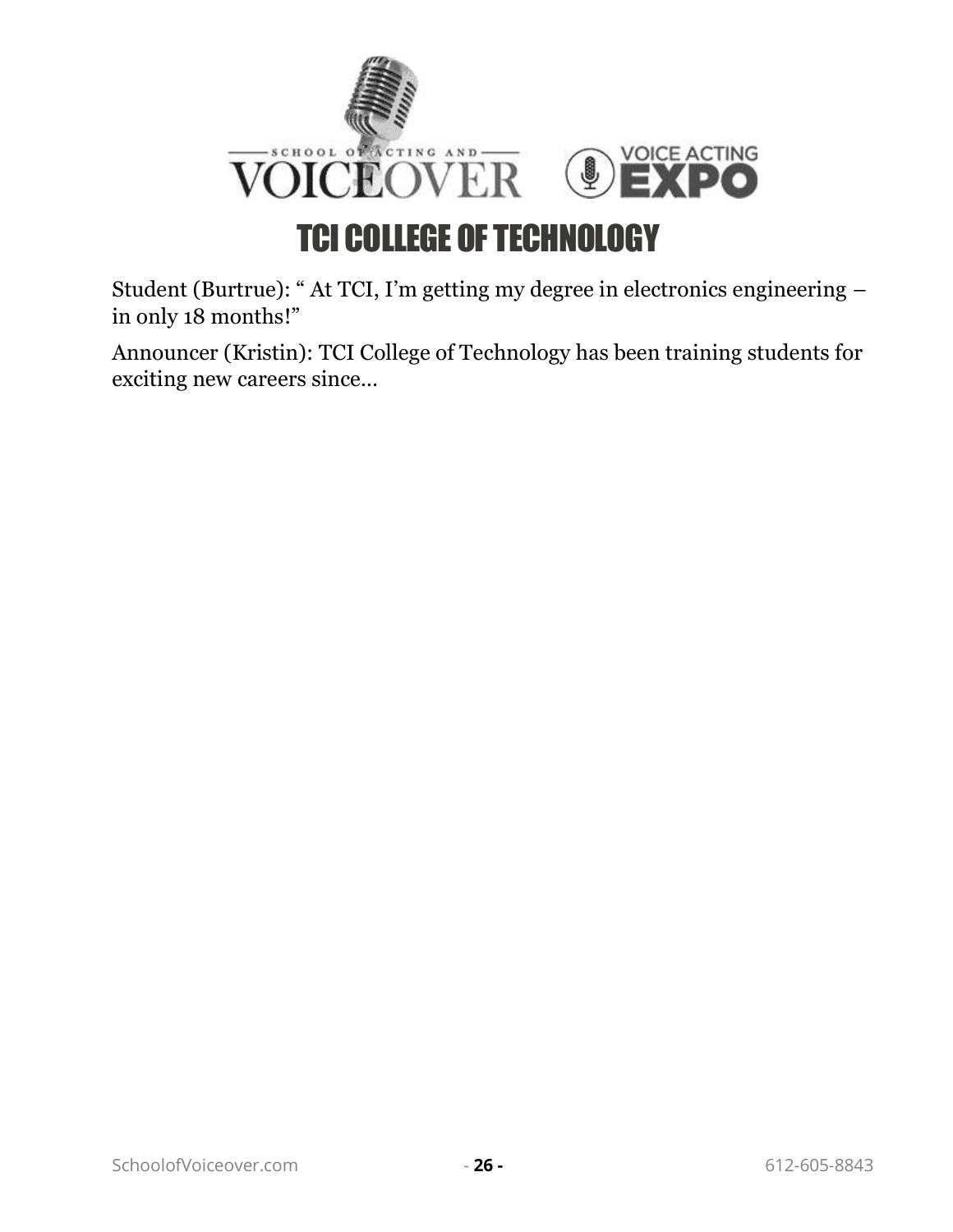

#### UNDERAGE DRINKING

<span id="page-28-0"></span>Mom: Careful at the party, hon. No alcohol, right?

Girl: I know mom.

Mom: Seriously, you're still growing, and it messes with your judgment.

Girl: Yeah, I know.

Mom: Trust me. You could do some things you don't really wanna do. If you're a grown woman its different, but you're not.

Girl: I know, ok? I know.

Announcer: Teenagers know everything. So talk about underage drinking before they know it all. Before they're teens. So start talking, before they start drinking.